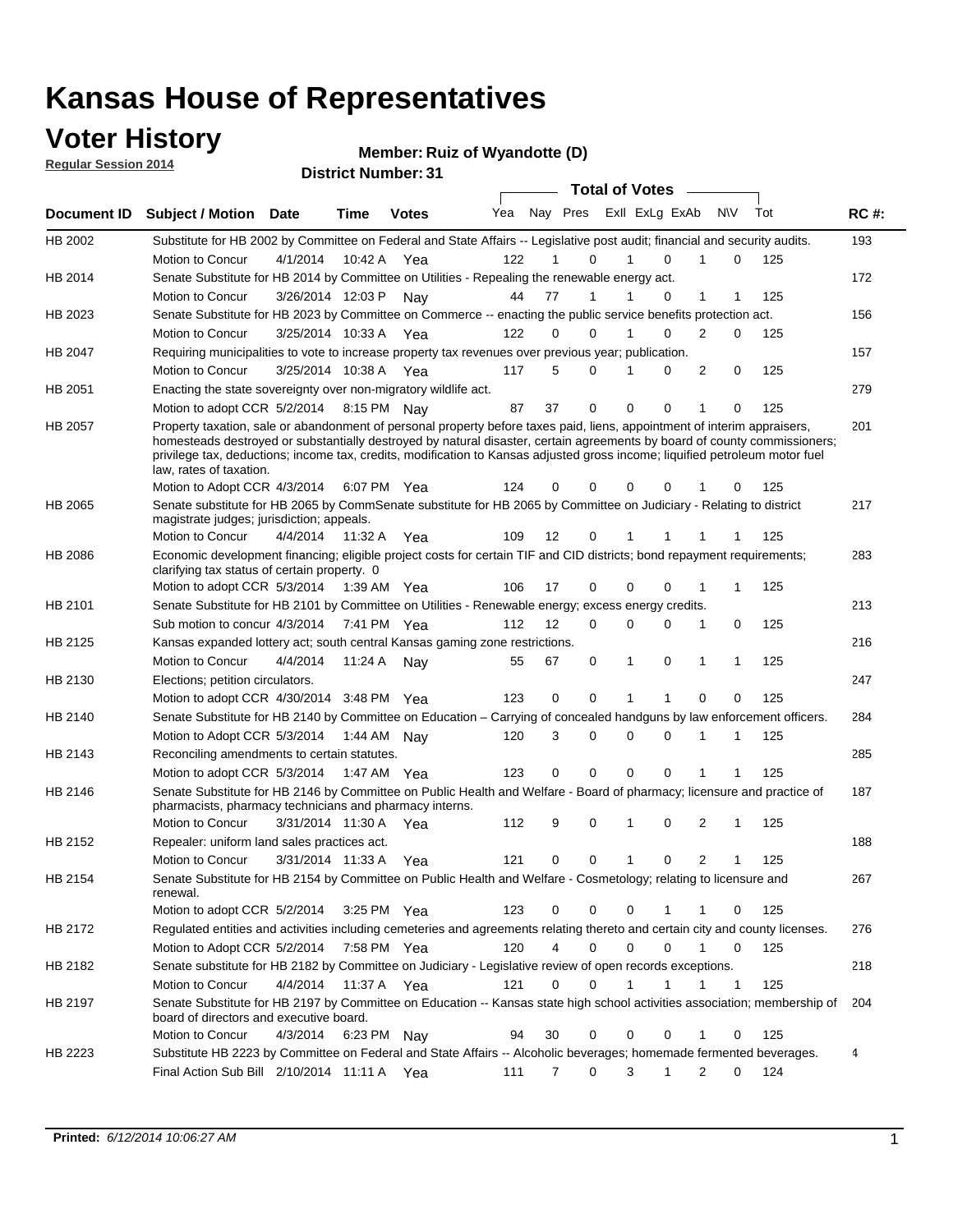# **Voter History**<br> **Regular Session 2014**

| <b>VULGI THISLUI Y</b><br><b>Regular Session 2014</b> |                                                                                                                                                                                                                                                                                                                                                                                                                                                                                                                                                                                                                                                                                                                                                                                                                                                                                                                 |                       |             | Member: Ruiz of Wyandotte (D) |     |                |             |                       |                         |                |     |     |             |
|-------------------------------------------------------|-----------------------------------------------------------------------------------------------------------------------------------------------------------------------------------------------------------------------------------------------------------------------------------------------------------------------------------------------------------------------------------------------------------------------------------------------------------------------------------------------------------------------------------------------------------------------------------------------------------------------------------------------------------------------------------------------------------------------------------------------------------------------------------------------------------------------------------------------------------------------------------------------------------------|-----------------------|-------------|-------------------------------|-----|----------------|-------------|-----------------------|-------------------------|----------------|-----|-----|-------------|
|                                                       |                                                                                                                                                                                                                                                                                                                                                                                                                                                                                                                                                                                                                                                                                                                                                                                                                                                                                                                 |                       |             | <b>District Number: 31</b>    |     |                |             | <b>Total of Votes</b> |                         |                |     |     |             |
|                                                       | Document ID Subject / Motion Date                                                                                                                                                                                                                                                                                                                                                                                                                                                                                                                                                                                                                                                                                                                                                                                                                                                                               |                       | Time        | <b>Votes</b>                  | Yea |                |             |                       | Nay Pres ExII ExLg ExAb |                | N\V | Tot | <b>RC#:</b> |
| HB 2223                                               | Substitute for HB 2223 by Committee on Federal and State Affairs—Alcoholic beverages; homemade fermented beverages;                                                                                                                                                                                                                                                                                                                                                                                                                                                                                                                                                                                                                                                                                                                                                                                             |                       |             |                               |     |                |             |                       |                         |                |     |     | 205         |
|                                                       | microbrewery gallonage expanded; liquor license length of citizenship.                                                                                                                                                                                                                                                                                                                                                                                                                                                                                                                                                                                                                                                                                                                                                                                                                                          |                       |             |                               |     |                |             |                       |                         |                |     |     |             |
|                                                       | Motion to Concur                                                                                                                                                                                                                                                                                                                                                                                                                                                                                                                                                                                                                                                                                                                                                                                                                                                                                                | 4/3/2014              | 6:27 PM Yea |                               | 115 | 9              | 0           | 0                     | 0                       | 1              | 0   | 125 |             |
| HB 2231                                               | Senate Substitute for Substitute for HB 2231 by Committee on Ways and Means - Appropriations for FY 2014, FY 2015, FY<br>2016, FY 2017 and FY 2018 for various state agencies; capital improvement projects; claims against the state.                                                                                                                                                                                                                                                                                                                                                                                                                                                                                                                                                                                                                                                                          |                       |             |                               |     |                |             |                       |                         |                |     |     | 282         |
|                                                       | Motion to adopt CCR 5/2/2014 9:48 PM Nay                                                                                                                                                                                                                                                                                                                                                                                                                                                                                                                                                                                                                                                                                                                                                                                                                                                                        |                       |             |                               | 70  | 54             | 0           | 0                     | 0                       | 1              | 0   | 125 |             |
| HB 2246                                               | Substitute for HB 2246 by Committee on Commerce, Labor and Economic Development - Peer review for certain licensed<br>technical professions.                                                                                                                                                                                                                                                                                                                                                                                                                                                                                                                                                                                                                                                                                                                                                                    |                       |             |                               |     |                |             |                       |                         |                |     |     | 38          |
|                                                       | EFA Sub Bill                                                                                                                                                                                                                                                                                                                                                                                                                                                                                                                                                                                                                                                                                                                                                                                                                                                                                                    | 2/21/2014 1:34 PM Yea |             |                               | 120 | 0              | 0           | 1                     | 0                       | 2              | 1   | 124 |             |
| HB 2246                                               | Substitute for HB 2246 by Committee on Commerce, Labor and Economic Development - Peer review for certain licensed<br>technical professions.                                                                                                                                                                                                                                                                                                                                                                                                                                                                                                                                                                                                                                                                                                                                                                    |                       |             |                               |     |                |             |                       |                         |                |     |     | 260         |
|                                                       | Motion to Concur                                                                                                                                                                                                                                                                                                                                                                                                                                                                                                                                                                                                                                                                                                                                                                                                                                                                                                | 5/2/2014              | 11:40 A     | Yea                           | 124 | 0              | $\mathbf 0$ | 0                     | 1                       | $\mathbf 0$    | 0   | 125 |             |
| HB 2272                                               | Kansas expanded lottery act; southeast Kansas gaming zone; privilege fee and investment threshold amount reduced.                                                                                                                                                                                                                                                                                                                                                                                                                                                                                                                                                                                                                                                                                                                                                                                               |                       |             |                               |     |                |             |                       |                         |                |     |     | 200         |
|                                                       | Motion to Concur                                                                                                                                                                                                                                                                                                                                                                                                                                                                                                                                                                                                                                                                                                                                                                                                                                                                                                | 4/2/2014              | 4:18 PM Yea |                               | 84  | 36             | $\mathbf 0$ | $\mathbf{0}$          | 0                       |                | 4   | 125 |             |
| HB 2296                                               | Campaign finance; permitted uses of campaign funds; increased exemption amount for certain candidates; contributor<br>information; lobbyist filings.                                                                                                                                                                                                                                                                                                                                                                                                                                                                                                                                                                                                                                                                                                                                                            |                       |             |                               |     |                |             |                       |                         |                |     |     | 248         |
|                                                       | Motion to adopt CCR 4/30/2014 3:53 PM Yea                                                                                                                                                                                                                                                                                                                                                                                                                                                                                                                                                                                                                                                                                                                                                                                                                                                                       |                       |             |                               | 119 | 4              | 0           |                       | 1                       | 0              | 0   | 125 |             |
| HB 2296                                               | Campaign finance; permitted uses of campaign funds; increased exemption amount for certain candidates; contributor<br>information; lobbyist filings.                                                                                                                                                                                                                                                                                                                                                                                                                                                                                                                                                                                                                                                                                                                                                            |                       |             |                               |     |                |             |                       |                         |                |     |     | 287         |
|                                                       | Motion to Override<br>Veto                                                                                                                                                                                                                                                                                                                                                                                                                                                                                                                                                                                                                                                                                                                                                                                                                                                                                      | 5/30/2014 10:24 A     |             | Yea                           | 96  | 5              | $\mathbf 0$ | 0                     | 0                       | 0              | 24  | 125 |             |
| HB 2298                                               | Senate Sub for HB 2298 by Committee on Judiciary - Uniform controlled substances act. Senate Sub for HB 2298 by<br>Committee on Judiciary - Uniform controlled substances act.                                                                                                                                                                                                                                                                                                                                                                                                                                                                                                                                                                                                                                                                                                                                  |                       |             |                               |     |                |             |                       |                         |                |     |     | 209         |
|                                                       | <b>Motion to Concur</b>                                                                                                                                                                                                                                                                                                                                                                                                                                                                                                                                                                                                                                                                                                                                                                                                                                                                                         | 4/3/2014              | 6:40 PM Yea |                               | 123 | 1              | 0           | 0                     | 0                       | 1              | 0   | 125 |             |
| HB 2303                                               | Relating to driver's license fees; driving under the influence equipment fund.                                                                                                                                                                                                                                                                                                                                                                                                                                                                                                                                                                                                                                                                                                                                                                                                                                  |                       |             |                               |     |                |             |                       |                         |                |     |     | 1           |
|                                                       | Motion to adopt CCR 1/22/2014 11:45 A Yea                                                                                                                                                                                                                                                                                                                                                                                                                                                                                                                                                                                                                                                                                                                                                                                                                                                                       |                       |             |                               | 109 | 11             | 0           | 1                     | 0                       | 4              | 0   | 125 |             |
| HB 2312                                               | Local governments; investment of idle funds; changes.                                                                                                                                                                                                                                                                                                                                                                                                                                                                                                                                                                                                                                                                                                                                                                                                                                                           |                       |             |                               |     |                |             |                       |                         |                |     |     | 253         |
|                                                       | Motion to Concur                                                                                                                                                                                                                                                                                                                                                                                                                                                                                                                                                                                                                                                                                                                                                                                                                                                                                                | 5/1/2014              | 4:31 PM Yea |                               | 123 | $\overline{2}$ | $\mathbf 0$ | 0                     | 0                       | $\mathbf 0$    | 0   | 125 |             |
| HB 2338                                               | Substitute for HB 2338 by Committee on Ways and Means - Judicial branch; supplemental appropriation for fiscal year 2015,<br>judiciary operations; increasing various docket fees and creating new docket fees; annually, allowing the allocation of a budget<br>for each judicial district court operations, chief judge would have the authority to expend funds as necessary to carry out the<br>functions of such district if such chief judge elected to do so, including establishing what court personnel are necessary and<br>their compensation; district court judges in judicial district elect chief judge and court of appeals judges elect chief judge of the<br>court of appeals; district judge and district magistrate judge vacancies; statutory authority for longevity bonus for judicial<br>branch employees repealed; nonseverability clause.<br>Motion to Adopt CCR 4/4/2014 7:17 PM Nay |                       |             |                               | 66  | 57             | 0           | 0                     | 0                       | 2              | 0   | 125 | 229         |
| HB 2378                                               | Senate Substitute for HB 2378 by Committee on Assessment and Taxation - Providing sales tax exemption for sales of certain 189                                                                                                                                                                                                                                                                                                                                                                                                                                                                                                                                                                                                                                                                                                                                                                                  |                       |             |                               |     |                |             |                       |                         |                |     |     |             |
|                                                       | machinery and equipment used for surface mining activities.                                                                                                                                                                                                                                                                                                                                                                                                                                                                                                                                                                                                                                                                                                                                                                                                                                                     |                       |             |                               |     |                |             |                       |                         |                |     |     |             |
|                                                       | Motion to Concur                                                                                                                                                                                                                                                                                                                                                                                                                                                                                                                                                                                                                                                                                                                                                                                                                                                                                                | 3/31/2014 11:35 A Yea |             |                               | 117 | 4              | 0           | 1                     | 0                       | 2              | 1   | 125 |             |
| HB 2389                                               | Senate Substitute for HB 2389 by Committee on Judiciary - Crimes and criminal procedure; mistreatment of a dependent adult 277<br>or an elder person; RICO; warrants; discharge of certain persons; appeals.                                                                                                                                                                                                                                                                                                                                                                                                                                                                                                                                                                                                                                                                                                    |                       |             |                               |     |                |             |                       |                         |                |     |     |             |
|                                                       | Motion to Adopt CCR 5/2/2014 8:05 PM Yea                                                                                                                                                                                                                                                                                                                                                                                                                                                                                                                                                                                                                                                                                                                                                                                                                                                                        |                       |             |                               | 123 | 1              | 0           | 0                     | 0                       | 1              | 0   | 125 | 28          |
| HB 2398                                               | Relating to the Kansas revised limited liability company act.<br><b>Final Action</b><br>Amended                                                                                                                                                                                                                                                                                                                                                                                                                                                                                                                                                                                                                                                                                                                                                                                                                 | 2/21/2014 11:13 A Yea |             |                               | 120 | $\mathbf{1}$   | 0           | $\mathbf{1}$          | 0                       | $\overline{2}$ | 0   | 124 |             |
| HB 2402                                               | National day of the cowboy.                                                                                                                                                                                                                                                                                                                                                                                                                                                                                                                                                                                                                                                                                                                                                                                                                                                                                     |                       |             |                               |     |                |             |                       |                         |                |     |     | 163         |
|                                                       | <b>Final Action</b>                                                                                                                                                                                                                                                                                                                                                                                                                                                                                                                                                                                                                                                                                                                                                                                                                                                                                             | 3/26/2014 10:55 A     |             | Yea                           | 116 | 7              | 0           | $\mathbf{1}$          | 0                       | 1              | 0   | 125 |             |
| HB 2417                                               | Expansion of rural opportunity zones.                                                                                                                                                                                                                                                                                                                                                                                                                                                                                                                                                                                                                                                                                                                                                                                                                                                                           |                       |             |                               |     |                |             |                       |                         |                |     |     | 61          |
|                                                       | <b>Final Action</b><br>Amended                                                                                                                                                                                                                                                                                                                                                                                                                                                                                                                                                                                                                                                                                                                                                                                                                                                                                  | 2/27/2014 10:16 A     |             | Nay                           | 104 | 19             | 0           | 0                     | 0                       | $\mathbf{1}$   | 0   | 124 |             |

2/12/2014 Final Action Yea 124 11:20 A 121 0 0 0 20 1

Adult care home licensure act; removal of outdated rule and regulation reference.

HB 2418

6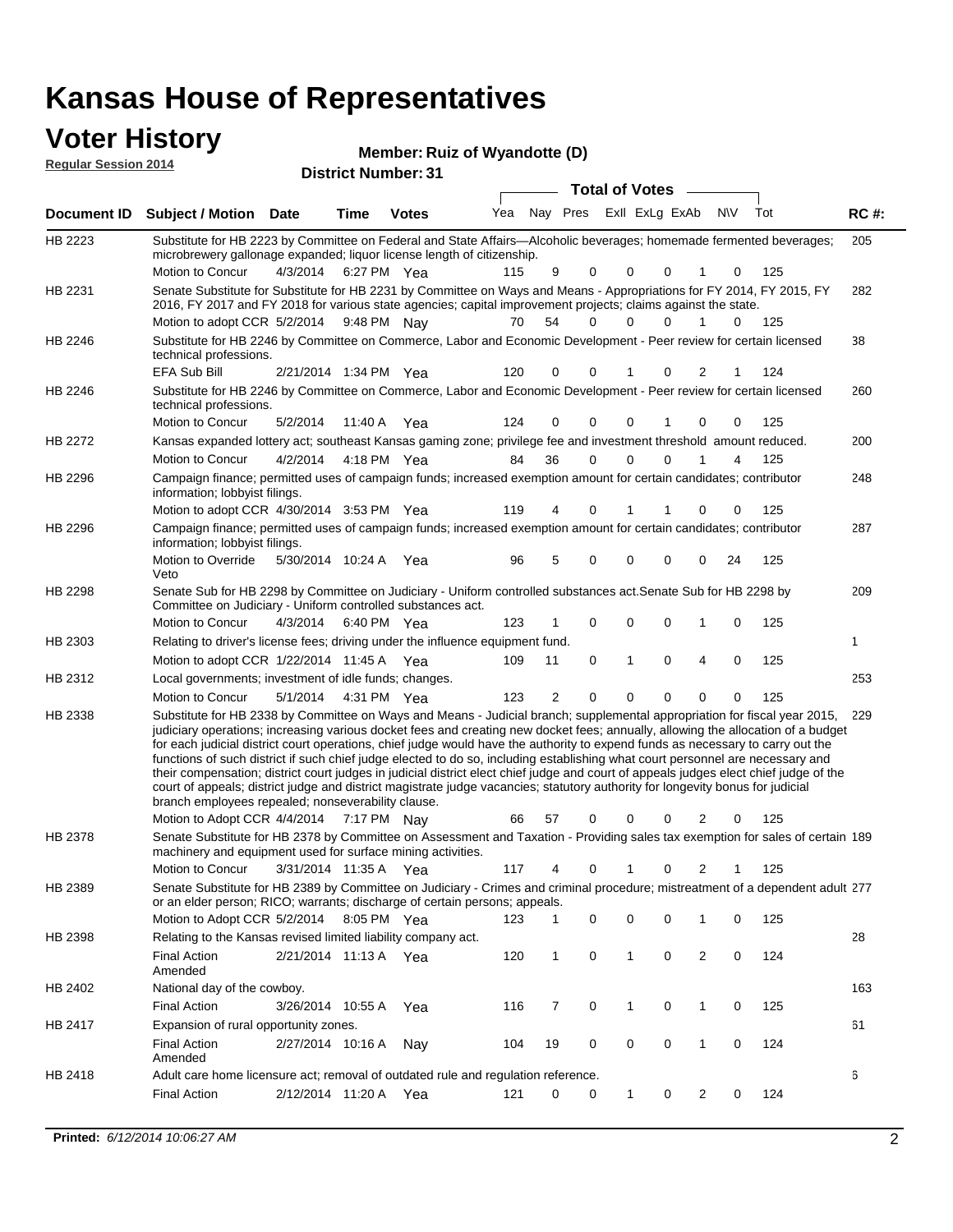### **Voter History**

**Regular Session 2014**

#### **Member: Ruiz of Wyandotte (D)**

|                |                                                                                                                                                                                                                                                                                                                                                      |                       |             | <b>DISTRICT NUMBER: 31</b> |     |          |          |              | <b>Total of Votes</b> | $\sim$         |              |     |             |
|----------------|------------------------------------------------------------------------------------------------------------------------------------------------------------------------------------------------------------------------------------------------------------------------------------------------------------------------------------------------------|-----------------------|-------------|----------------------------|-----|----------|----------|--------------|-----------------------|----------------|--------------|-----|-------------|
| Document ID    | <b>Subject / Motion</b>                                                                                                                                                                                                                                                                                                                              | <b>Date</b>           | Time        | <b>Votes</b>               | Yea |          | Nay Pres |              | Exll ExLg ExAb        |                | <b>NV</b>    | Tot | <b>RC#:</b> |
| HB 2418        | Kansas department for aging and disability services; adult care homes                                                                                                                                                                                                                                                                                |                       |             |                            |     |          |          |              |                       |                |              |     | 221         |
|                | Motion to Concur                                                                                                                                                                                                                                                                                                                                     | 4/4/2014              | 11:49 A Yea |                            | 122 | 0        | 0        | 1            | 1                     | 1              | 0            | 125 |             |
| HB 2419        | City annexation; fire district territory; detachment.                                                                                                                                                                                                                                                                                                |                       |             |                            |     |          |          |              |                       |                |              |     | 120         |
|                | <b>Final Action</b>                                                                                                                                                                                                                                                                                                                                  | 3/17/2014 11:19 A Yea |             |                            | 122 | 0        | 0        | 0            | 0                     | 2              | $\mathbf{1}$ | 125 |             |
| HB 2419        | City annexation; fire district territory; detachment.                                                                                                                                                                                                                                                                                                |                       |             |                            |     |          |          |              |                       |                |              |     | 196         |
|                | Motion to Concur                                                                                                                                                                                                                                                                                                                                     | 4/2/2014              |             | 10:32 A Yea                | 122 | 0        | 0        | 0            | 0                     | 2              | $\mathbf{1}$ | 125 |             |
| HB 2420        | School crossing guards.                                                                                                                                                                                                                                                                                                                              |                       |             |                            |     |          |          |              |                       |                |              |     | 5           |
|                | <b>Final Action</b><br>Amended                                                                                                                                                                                                                                                                                                                       | 2/10/2014 11:12 A     |             | Yea                        | 118 | 0        | 0        | 3            | 1                     | 2              | 0            | 124 |             |
| HB 2420        | School crossing guards.                                                                                                                                                                                                                                                                                                                              |                       |             |                            |     |          |          |              |                       |                |              |     | 197         |
|                | Motion to Concur                                                                                                                                                                                                                                                                                                                                     | 4/2/2014              | 10:34 A     | Yea                        | 123 | 0        | 0        | 0            | 0                     | $\overline{c}$ | 0            | 125 |             |
| HB 2422        | Defining watercraft for purposes of taxation.                                                                                                                                                                                                                                                                                                        |                       |             |                            |     |          |          |              |                       |                |              |     | 14          |
|                | <b>Final Action</b><br>Amended                                                                                                                                                                                                                                                                                                                       | 2/14/2014 11:13 A     |             | Yea                        | 118 | 0        | 0        | 2            | $\mathbf 0$           | 4              | $\mathbf 0$  | 124 |             |
| <b>HB 2424</b> | Robert G. (Bob) Bethell interchange.                                                                                                                                                                                                                                                                                                                 |                       |             |                            |     |          |          |              |                       |                |              |     | 85          |
|                | EFA Sub Bill                                                                                                                                                                                                                                                                                                                                         | 2/27/2014 4:03 PM Yea |             |                            | 119 | 4        | 0        | 0            | 0                     | 1              | $\Omega$     | 124 |             |
| HB 2424        | Substitute for HB 2424 by Committee on Transportation - Designating the Robert G. (Bob) Bethell interchange; the SGT David 190<br>Enzbrenner memorial highway; t the Pack S Clair highway; the ancient Indian traders trail; the Harper county veterans<br>memorial highway; the Bonnie Huy memorial highway; the Bonnie Sharp memorial interchange. |                       |             |                            |     |          |          |              |                       |                |              |     |             |
|                | Motion to Concur                                                                                                                                                                                                                                                                                                                                     | 3/31/2014 11:37 A Yea |             |                            | 117 | 3        | 0        |              | 0                     | 2              | 2            | 125 |             |
| HB 2429        | Making the water conservation program part of and supplemental to the Kansas water appropriation act.                                                                                                                                                                                                                                                |                       |             |                            |     |          |          |              |                       |                |              |     | 7           |
|                | <b>Final Action</b><br>Amended                                                                                                                                                                                                                                                                                                                       | 2/12/2014 11:22 A Yea |             |                            | 121 | $\Omega$ | $\Omega$ | 1            | $\Omega$              | 2              | 0            | 124 |             |
| HB 2430        | Promoting employment across Kansas act; benefits.                                                                                                                                                                                                                                                                                                    |                       |             |                            |     |          |          |              |                       |                |              |     | 90          |
|                | EFA Sub Bill                                                                                                                                                                                                                                                                                                                                         | 2/27/2014 4:08 PM Nay |             |                            | 110 | 13       | 0        | 0            | $\mathbf 0$           | 1              | $\Omega$     | 124 |             |
| HB 2430        | Substitute for HB 2430 by Committee on Commerce, Labor and Economic Development - Promoting employment across<br>Kansas act; benefits.                                                                                                                                                                                                               |                       |             |                            |     |          |          |              |                       |                |              |     | 278         |
|                | Motion to adopt CCR 5/2/2014                                                                                                                                                                                                                                                                                                                         |                       | 8:09 PM     | Nav                        | 114 | 10       | 0        | 0            | 0                     | 1              | 0            | 125 |             |
| HB 2433        | Relating to the Kansas uniform securities act.                                                                                                                                                                                                                                                                                                       |                       |             |                            |     |          |          |              |                       |                |              |     | 62          |
|                | <b>Final Action</b><br>Amended                                                                                                                                                                                                                                                                                                                       | 2/27/2014 10:17 A Yea |             |                            | 123 | 0        | 0        | 0            | 0                     | 1              | 0            | 124 |             |
| HB 2433        | Relating to the Kansas uniform securities act.                                                                                                                                                                                                                                                                                                       |                       |             |                            |     |          |          |              |                       |                |              |     | 243         |
|                | Motion to adopt CCR 4/30/2014 3:27 PM Yea                                                                                                                                                                                                                                                                                                            |                       |             |                            | 123 | 0        | 0        | 1            | 1                     | 0              | 0            | 125 |             |
| HB 2436        | Substitute for HB 2436 by Committee on Vision 2020 - Boards of cosmetology and barbering; agreements on inspectors of<br>dual-licensed facilities.                                                                                                                                                                                                   |                       |             |                            |     |          |          |              |                       |                |              |     | 19          |
|                | Final Action Sub Bill 2/19/2014 11:32 A Yea                                                                                                                                                                                                                                                                                                          |                       |             |                            | 122 | 0        | 0        | 0            | 0                     | 2              | 0            | 124 |             |
| HB 2436        | Substitute for HB 2436 by Committee on Vision 2020 - Boards of cosmetology and barbering; agreements on inspectors of<br>dual-licensed facilities.                                                                                                                                                                                                   |                       |             |                            |     |          |          |              |                       |                |              |     | 206         |
|                | <b>Motion to Concur</b>                                                                                                                                                                                                                                                                                                                              | 4/3/2014              |             | 6:30 PM Nav                | 117 | 7        | 0        | 0            | 0                     | 1              | 0            | 125 |             |
| HB 2440        | Emerging industry investment act; treatment of certain bioscience companies.                                                                                                                                                                                                                                                                         |                       |             |                            |     |          |          |              |                       |                |              |     | 39          |
|                | <b>Emergency Final</b><br>Action                                                                                                                                                                                                                                                                                                                     | 2/21/2014 1:36 PM Yea |             |                            | 116 | 4        | 0        | $\mathbf{1}$ | 0                     | 2              | $\mathbf{1}$ | 124 |             |
| HB 2442        | Escalating penalties for repeat felony evade and elude cases.                                                                                                                                                                                                                                                                                        |                       |             |                            |     |          |          |              |                       |                |              |     | 107         |
|                | EFA Sub Bill                                                                                                                                                                                                                                                                                                                                         | 2/27/2014 4:32 PM Yea |             |                            | 111 | 12       | 0        | 0            | 0                     | $\mathbf{1}$   | 0            | 124 |             |
| HB 2444        | Spendthrift trusts.                                                                                                                                                                                                                                                                                                                                  |                       |             |                            |     |          |          |              |                       |                |              |     | 36          |
|                | <b>Emergency Final</b><br><b>Action Amend</b>                                                                                                                                                                                                                                                                                                        | 2/21/2014 1:32 PM Yea |             |                            | 120 | 0        | 0        | $\mathbf{1}$ | 0                     | $\overline{2}$ | $\mathbf{1}$ | 124 |             |
| HB 2444        | Spendthrift trusts.                                                                                                                                                                                                                                                                                                                                  |                       |             |                            |     |          |          |              |                       |                |              |     | 198         |
|                | Motion to Concur                                                                                                                                                                                                                                                                                                                                     | 4/2/2014              | 10:37 A     | Yea                        | 123 | 0        | 0        | 0            | 0                     | 2              | 0            | 125 |             |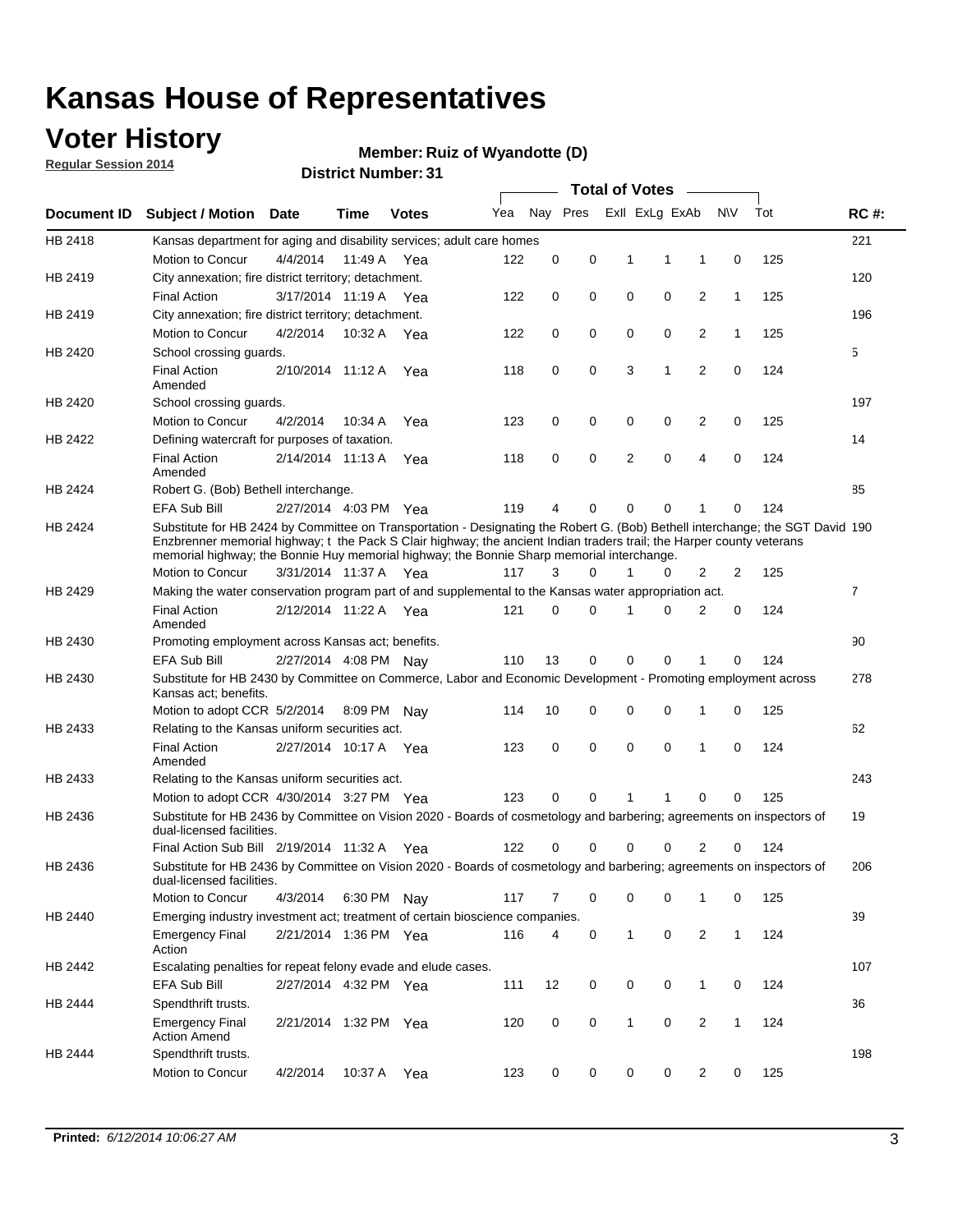# **Voter History Member: Regular Session 2014**

| Member: Ruiz of Wyandotte (D) |  |  |
|-------------------------------|--|--|
|-------------------------------|--|--|

| noguidi ocoololi 4017 |                                                                                                                                                                                                                                                                                                                                 |                       |             | <b>District Number: 31</b> |     |    |          |             |                       |             |                |             |     |             |
|-----------------------|---------------------------------------------------------------------------------------------------------------------------------------------------------------------------------------------------------------------------------------------------------------------------------------------------------------------------------|-----------------------|-------------|----------------------------|-----|----|----------|-------------|-----------------------|-------------|----------------|-------------|-----|-------------|
|                       |                                                                                                                                                                                                                                                                                                                                 |                       |             |                            |     |    |          |             | <b>Total of Votes</b> |             |                |             |     |             |
| Document ID           | <b>Subject / Motion Date</b>                                                                                                                                                                                                                                                                                                    |                       | <b>Time</b> | <b>Votes</b>               | Yea |    | Nay Pres |             | Exll ExLg ExAb        |             |                | <b>NV</b>   | Tot | <b>RC#:</b> |
| HB 2445               | Allowing for criminal discovery materials to be provided to defendant or defendant's counsel.                                                                                                                                                                                                                                   |                       |             |                            |     |    |          |             |                       |             |                |             |     | 63          |
|                       | <b>Final Action</b><br>Amended                                                                                                                                                                                                                                                                                                  | 2/27/2014 10:19 A Yea |             |                            | 123 |    | 0        | $\mathbf 0$ | 0                     | $\mathbf 0$ |                | $\mathbf 0$ | 124 |             |
| HB 2446               | District courts; court trustee operations fund. judicial process; concerning sentencing dispositions, probation and postrelease<br>supervision; concerning expungement of driving under the influence and criminal refusal convictions; concerning trials,<br>conduct of jury after case is submitted.                          |                       |             |                            |     |    |          |             |                       |             |                |             |     | 8           |
|                       | <b>Final Action</b>                                                                                                                                                                                                                                                                                                             | 2/12/2014 11:23 A Yea |             |                            | 121 |    | 0        | 0           |                       | 0           | 2              | 0           | 124 |             |
| HB 2446               | Senate Substitute for HB 2446 by Committee on Judiciary - Courts; allocating moneys from driver's license fees to judicial<br>branch nonjudicial salary adjustment fund; allowing chief justice to authorize expenditures from court trustee operations fund in<br>certain judicial districts; time limits for court decisions. |                       |             |                            |     |    |          | $\mathbf 0$ | 1                     | 1           | $\mathbf 0$    |             | 125 | 239         |
|                       | Motion to adopt CCR 4/30/2014 3:01 PM Yea                                                                                                                                                                                                                                                                                       |                       |             |                            | 121 |    | 2        |             |                       |             |                | 0           |     |             |
| HB 2447               | Real property; trespass and liability.<br><b>Final Action</b><br>Amended                                                                                                                                                                                                                                                        | 2/21/2014 11:14 A Yea |             |                            | 119 |    | 2        | $\mathbf 0$ | 1                     | $\Omega$    | $\overline{2}$ | $\mathbf 0$ | 124 | 29          |
| HB 2447               | Real property; trespass and liability.                                                                                                                                                                                                                                                                                          |                       |             |                            |     |    |          |             |                       |             |                |             |     | 202         |
|                       | Motion to Adopt CCR 4/3/2014 6:10 PM Yea                                                                                                                                                                                                                                                                                        |                       |             |                            | 122 |    | 2        | 0           | $\mathbf 0$           | $\mathbf 0$ | 1              | 0           | 125 |             |
| HB 2448               | Interference with judicial process.                                                                                                                                                                                                                                                                                             |                       |             |                            |     |    |          |             |                       |             |                |             |     | 30          |
|                       | <b>Final Action</b>                                                                                                                                                                                                                                                                                                             | 2/21/2014 11:16 A Yea |             |                            | 121 |    | 0        | 0           |                       | 0           | $\overline{2}$ | $\Omega$    | 124 |             |
| <b>HB 2448</b>        | Senate Substitute for HB 2448 by Committee on Judiciary - Updating provisions relating to the Kansas bureau of<br>investigation's DNA database; amending the crime of interference with                                                                                                                                         |                       |             |                            |     |    |          |             |                       |             |                |             |     | 240         |
|                       | Motion to adopt CCR 4/30/2014 3:10 PM Yea                                                                                                                                                                                                                                                                                       |                       |             |                            | 116 |    | 7        | 0           | 1                     | 1           | 0              | 0           | 125 |             |
| HB 2451               | Electric utilities; creating the electric highway fee.                                                                                                                                                                                                                                                                          |                       |             |                            |     |    |          |             |                       |             |                |             |     | 96          |
|                       | <b>EFA Sub Bill</b>                                                                                                                                                                                                                                                                                                             | 2/27/2014 4:18 PM Yea |             |                            | 64  | 59 |          | $\mathbf 0$ | 0                     | 0           | 1              | $\Omega$    | 124 |             |
| HB 2451               | Substitute for HB 2451 by Committee on Transportation - Increasing registration fees for electric vehicles.                                                                                                                                                                                                                     |                       |             |                            |     |    |          |             |                       |             |                |             |     | 207         |
|                       | Motion to Concur                                                                                                                                                                                                                                                                                                                | 4/3/2014              |             | 6:34 PM Nay                | 94  | 30 |          | $\mathbf 0$ | $\Omega$              | $\Omega$    | 1              | 0           | 125 |             |
| HB 2452               | Substitute for HB 2452 by Committee on Transportation - Distinctive license plates; donate life, disabled veterans, rotary<br>international, Kansas horse council.                                                                                                                                                              |                       |             |                            |     |    |          |             |                       |             |                |             |     | 41          |
|                       | <b>EFA Sub Bill</b>                                                                                                                                                                                                                                                                                                             | 2/21/2014 1:39 PM Yea |             |                            | 120 |    | 0        | 0           |                       | 0           | 2              |             | 124 |             |
| HB 2452               | Substitute for HB 2452 by Committee on Transportation - Distinctive license plates; donate life, disabled veterans, rotary<br>international, Kansas horse council, motorcycles.                                                                                                                                                 |                       |             |                            |     |    |          |             |                       |             |                |             |     | 208         |
|                       | Motion to Concur                                                                                                                                                                                                                                                                                                                | 4/3/2014              |             | 6:37 PM Yea                | 123 |    | 1        | 0           | 0                     | 0           | 1              | 0           | 125 |             |
| HB 2453               | Protecting religious freedom regarding marriage.                                                                                                                                                                                                                                                                                |                       |             |                            |     |    |          |             |                       |             |                |             |     | 9           |
|                       | <b>Final Action</b><br>Amended                                                                                                                                                                                                                                                                                                  | 2/12/2014 11:28 A     |             | Nav                        | 72  | 49 |          | 0           | 1                     | $\mathbf 0$ | $\overline{2}$ | $\mathbf 0$ | 124 |             |
| HB 2455               | Property tax exemption for certain utility systems located on military installation.                                                                                                                                                                                                                                            |                       |             |                            |     |    |          |             |                       |             |                |             |     | 108         |
|                       | <b>Emergency Final</b><br><b>Action Amend</b>                                                                                                                                                                                                                                                                                   | 3/6/2014              |             | 11:23 A Yea                | 119 |    |          | 0           | 2                     | 1           | $\overline{2}$ | $\mathbf 0$ | 125 |             |
| HB 2456               | Property taxation; defining commercial and industrial machinery and equipment; motor vehicles, members of military service<br>and active guard and reservists.                                                                                                                                                                  |                       |             |                            |     |    |          |             |                       |             |                |             |     | 49          |
|                       | <b>Final Action</b><br>Amended                                                                                                                                                                                                                                                                                                  | 2/26/2014 11:32 A Nay |             |                            | 100 | 23 |          | 0           | 0                     | 0           | 1              | 0           | 124 |             |
| HB 2463               | Creating civil liability for acts of terrorism; forfeiture of property related to violations of certain criminal acts.                                                                                                                                                                                                          |                       |             |                            |     |    |          |             |                       |             |                |             |     | 50          |
|                       | <b>Final Action</b><br>Amended                                                                                                                                                                                                                                                                                                  | 2/26/2014 11:33 A Yea |             |                            | 123 |    | 0        | $\mathbf 0$ | $\mathbf 0$           | 0           | $\mathbf{1}$   | 0           | 124 |             |
| HB 2463               | Creating civil liability for acts of terrorism; forfeiture of property related to violations of certain criminal acts.                                                                                                                                                                                                          |                       |             |                            |     |    |          |             |                       |             |                |             |     | 194         |
|                       | Motion to Concur                                                                                                                                                                                                                                                                                                                | 4/1/2014              |             | 10:46 A Yea                | 123 |    | 0        | 0           | 1                     | 0           | 1              | 0           | 125 |             |
| HB 2464               | Allowing banks, trust companies and savings and loans to claim the expensing deduction for privilege tax filers under the<br>Kansas income tax act.                                                                                                                                                                             |                       |             |                            |     |    |          |             |                       |             |                |             |     | 15          |
|                       | <b>Final Action</b><br>Amended                                                                                                                                                                                                                                                                                                  | 2/14/2014 11:14 A Yea |             |                            | 118 |    | 0        | 0           | 2                     | 0           | 4              | 0           | 124 |             |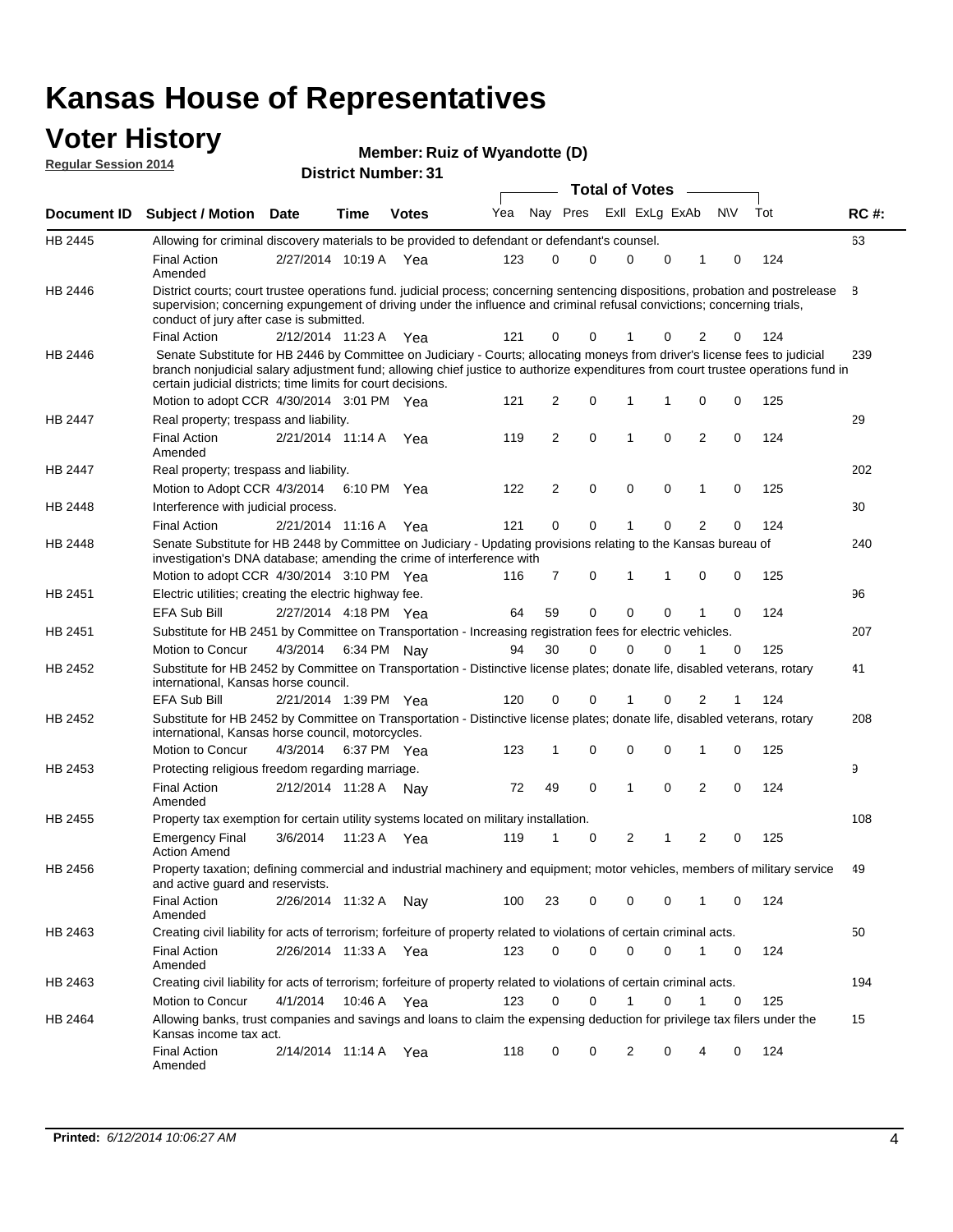### **Voter History**

**Regular Session 2014**

#### **Member: Ruiz of Wyandotte (D)**

|                |                                                                                                                                                                             |                        |             |              |     |                |             | <b>Total of Votes</b> |              |                |   |             |     |             |
|----------------|-----------------------------------------------------------------------------------------------------------------------------------------------------------------------------|------------------------|-------------|--------------|-----|----------------|-------------|-----------------------|--------------|----------------|---|-------------|-----|-------------|
|                | Document ID Subject / Motion Date                                                                                                                                           |                        | Time        | <b>Votes</b> | Yea |                | Nay Pres    |                       |              | Exll ExLg ExAb |   | <b>NV</b>   | Tot | <b>RC#:</b> |
| HB 2466        | Relating to administrative procedure; judicial review.                                                                                                                      |                        |             |              |     |                |             |                       |              |                |   |             |     | 37          |
|                | <b>Emergency Final</b><br><b>Action Amend</b>                                                                                                                               | 2/21/2014 1:33 PM Yea  |             |              | 118 | 2              | 0           |                       | 1            | 0              | 2 | 1           | 124 |             |
| <b>HB 2470</b> | Purchasing authority for certain insurance by the state board of regents for state educational institutions.                                                                |                        |             |              |     |                |             |                       |              |                |   |             |     | 16          |
|                | <b>Final Action</b>                                                                                                                                                         | 2/17/2014 11:20 A ExAb |             |              | 120 | 0              | 0           |                       | 3            | 0              | 1 | 0           | 124 |             |
| HB 2475        | Personal financial literacy program as a requirement for high school graduation.                                                                                            |                        |             |              |     |                |             |                       |              |                |   |             |     | 126         |
|                | <b>Final Action</b><br>Amended                                                                                                                                              | 3/19/2014 11:22 A Yea  |             |              | 110 | 12             | 0           |                       | 0            | 1              | 2 | $\mathbf 0$ | 125 |             |
| HB 2478        | Venue for crimes committed with an electronic device.                                                                                                                       |                        |             |              |     |                |             |                       |              |                |   |             |     | 51          |
|                | <b>Final Action</b>                                                                                                                                                         | 2/26/2014 11:34 A      |             | Yea          | 123 | 0              | 0           |                       | $\mathbf 0$  | $\mathbf 0$    | 1 | 0           | 124 |             |
| HB 2479        | Removing 2015 sunset provision from law requiring ignition interlock device after first test failure or alcohol or drug-related<br>conviction.                              |                        |             |              |     |                |             |                       |              |                |   |             |     | 115         |
|                | <b>Final Action</b><br>Amended                                                                                                                                              | 3/14/2014 11:14 A      |             | Yea          | 117 | $\mathbf 0$    | 0           |                       | 2            | 1              | 4 | 1           | 125 |             |
| HB 2479        | Removing 2015 sunset provision from law requiring ignition interlock device after first test failure or alcohol or drug-related<br>conviction.                              |                        |             |              |     |                |             |                       |              |                |   |             |     | 210         |
|                | <b>Motion to Concur</b>                                                                                                                                                     | 4/3/2014               |             | 6:47 PM Yea  | 122 | $\overline{2}$ | 0           |                       | 0            | $\mathbf 0$    | 1 | 0           | 125 |             |
| HB 2480        | Repealing the review of TeleKansas I.                                                                                                                                       |                        |             |              |     |                |             |                       |              |                |   |             |     | 64          |
|                | <b>Final Action</b><br>Amended                                                                                                                                              | 2/27/2014 10:20 A      |             | Yea          | 123 | 0              | 0           |                       | $\mathbf 0$  | $\mathbf 0$    | 1 | 0           | 124 |             |
| HB 2480        | Repealing the review of TeleKansas I.                                                                                                                                       |                        |             |              |     |                |             |                       |              |                |   |             |     | 250         |
|                | Motion to Concur                                                                                                                                                            | 5/1/2014               |             | 1:54 PM Yea  | 123 | 1              | 0           |                       | 0            | 0              | 0 | 1           | 125 |             |
| <b>HB 2482</b> | Authority of state corporation commission to intervene in court proceedings.                                                                                                |                        |             |              |     |                |             |                       |              |                |   |             |     | 65          |
|                | <b>Final Action</b><br>Amended                                                                                                                                              | 2/27/2014 10:21 A      |             | Yea          | 121 | $\overline{2}$ | 0           |                       | $\mathbf 0$  | $\mathbf 0$    | 1 | $\mathbf 0$ | 124 |             |
| HB 2482        | Senate Substitute for HB 2482 by Committee on Utilities - Creating the energy efficiency investment act.                                                                    |                        |             |              |     |                |             |                       |              |                |   |             |     | 211         |
|                | Motion to Concur                                                                                                                                                            | 4/3/2014               | 7:02 PM Yea |              | 99  | 25             | $\mathbf 0$ |                       | 0            | $\mathbf 0$    | 1 | 0           | 125 |             |
| HB 2487        | Construction of electric transmission lines and certificates of public convenience and necessity.                                                                           |                        |             |              |     |                |             |                       |              |                |   |             |     | 66          |
|                | <b>Final Action</b><br>Amended                                                                                                                                              | 2/27/2014 10:22 A      |             | Yea          | 113 | 10             | 0           |                       | 0            | 0              | 1 | 0           | 124 |             |
| HB 2487        | Relating to the powers and duties of the state corporation commission; construction of electric transmission lines and<br>certificates of public convenience and necessity. |                        |             |              |     |                |             |                       |              |                |   |             |     | 254         |
|                | Sub motion to concur 5/1/2014                                                                                                                                               |                        |             | 4:36 PM Yea  | 117 | 8              | 0           |                       | 0            | 0              | 0 | 0           | 125 |             |
| <b>HB 2488</b> | Kansas electric transmission authority and the purpose and composition of the authority.                                                                                    |                        |             |              |     |                |             |                       |              |                |   |             |     | 10          |
|                | <b>Final Action</b><br>Amended                                                                                                                                              | 2/12/2014 11:30 A      |             | Nav          | 108 | 13             | 0           |                       | 1            | 0              | 2 | 0           | 124 |             |
| <b>HB 2488</b> | Kansas electric transmission authority and the purpose and composition of the authority.                                                                                    |                        |             |              |     |                |             |                       |              |                |   |             |     | 158         |
|                | Motion to Concur                                                                                                                                                            | 3/25/2014 10:43 A      |             | Yea          | 107 | 15             | 0           |                       | 1            | 0              | 2 | 0           | 125 |             |
| HB 2489        | Legislative review of exceptions to disclosure of public records.                                                                                                           |                        |             |              |     |                |             |                       |              |                |   |             |     | 67          |
|                | <b>Final Action</b><br>Amended                                                                                                                                              | 2/27/2014 10:23 A Yea  |             |              | 122 | $\mathbf 1$    | 0           |                       | 0            | 0              | 1 | 0           | 124 |             |
| HB 2490        | Criminal procedure; conduct of jury after case is submitted.                                                                                                                |                        |             |              |     |                |             |                       |              |                |   |             |     | 31          |
|                | <b>Final Action</b><br>Amended                                                                                                                                              | 2/21/2014 11:17 A Yea  |             |              | 121 | 0              | 0           |                       | $\mathbf{1}$ | $\mathbf 0$    | 2 | 0           | 124 |             |
| HB 2490        | Capital murder; attempt; murder in the first degree; sentencing.                                                                                                            |                        |             |              |     |                |             |                       |              |                |   |             |     | 241         |
|                | Motion to adopt CCR 4/30/2014 3:16 PM Yea                                                                                                                                   |                        |             |              | 123 | 0              | 0           |                       | $\mathbf 1$  | 1              | 0 | 0           | 125 |             |
| HB 2491        | Kansas tort claims act; attorney may appear in small claims action.                                                                                                         |                        |             |              |     |                |             |                       |              |                |   |             |     | 20          |
|                | <b>Final Action</b><br>Amended                                                                                                                                              | 2/19/2014 11:34 A Yea  |             |              | 120 | $\overline{c}$ | 0           |                       | 0            | $\pmb{0}$      | 2 | 0           | 124 |             |
| HB 2491        | Kansas tort claims act; attorney may appear in small claims action.                                                                                                         |                        |             |              |     |                |             |                       |              |                |   |             |     | 199         |
|                | Motion to Concur                                                                                                                                                            | 4/2/2014               |             | 10:40 A Yea  | 121 | 2              | 0           |                       | 0            | 0              | 2 | 0           | 125 |             |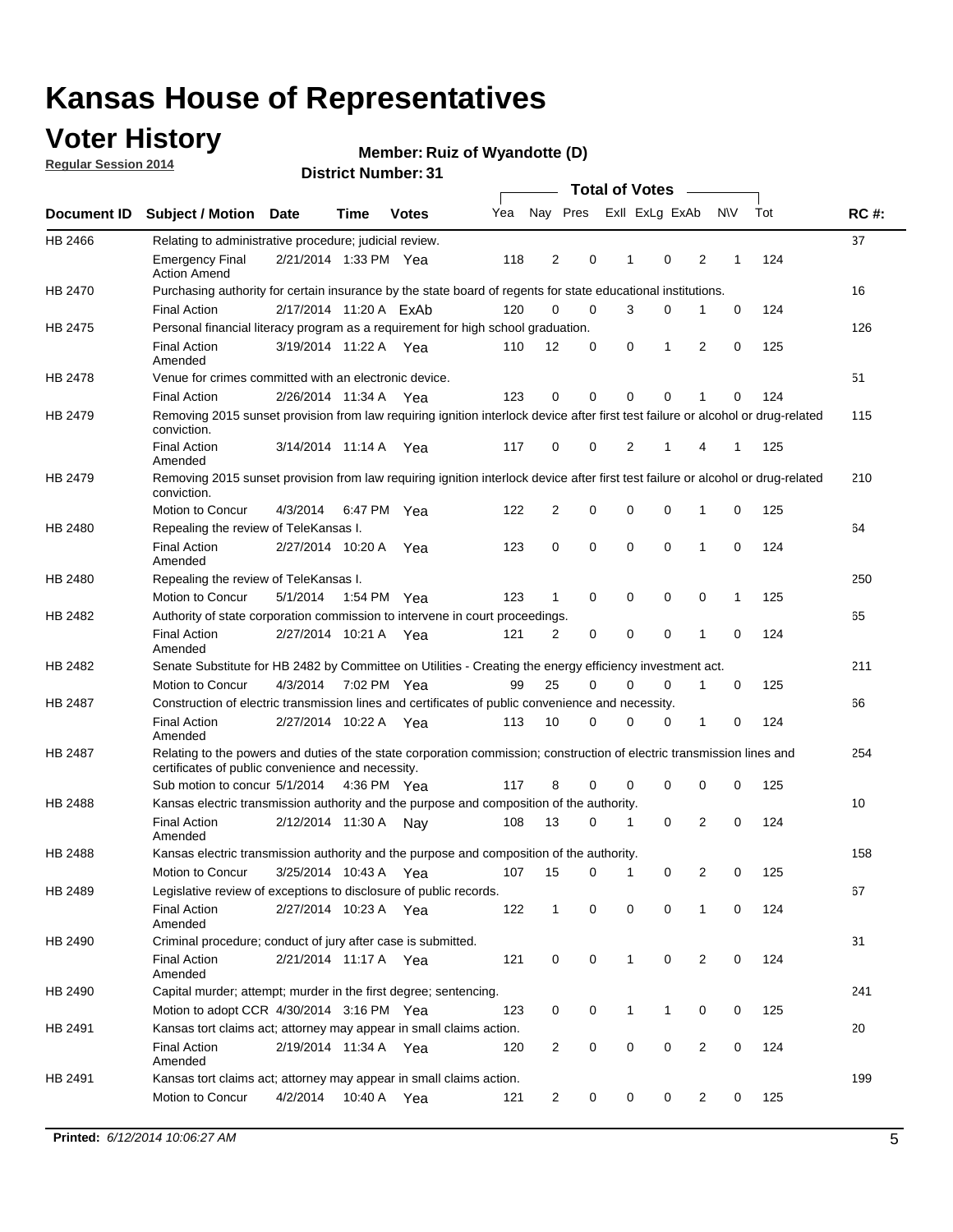### **Voter History**

**Regular Session 2014**

#### **Member: Ruiz of Wyandotte (D)**

|                    |                                                                                                                                                                                                                                                        |                       |         |              |     |          |          | <b>Total of Votes</b> |              |                |              |     |             |
|--------------------|--------------------------------------------------------------------------------------------------------------------------------------------------------------------------------------------------------------------------------------------------------|-----------------------|---------|--------------|-----|----------|----------|-----------------------|--------------|----------------|--------------|-----|-------------|
| <b>Document ID</b> | <b>Subject / Motion Date</b>                                                                                                                                                                                                                           |                       | Time    | <b>Votes</b> | Yea | Nay Pres |          | Exll ExLg ExAb        |              |                | <b>NV</b>    | Tot | <b>RC#:</b> |
| HB 2493            | Relating to surety regulation, appearance bonds and unlawful sexual relations.                                                                                                                                                                         |                       |         |              |     |          |          |                       |              |                |              |     | 23          |
|                    | <b>Final Action</b><br>Amended                                                                                                                                                                                                                         | 2/20/2014 11:14 A     |         | Yea          | 113 | 10       | 0        | 0                     | 0            | 0              | 1            | 124 |             |
| HB 2495            | Concerning sentencing dispositions, probation and postrelease supervision.                                                                                                                                                                             |                       |         |              |     |          |          |                       |              |                |              |     | 24          |
|                    | Final Action<br>Amended                                                                                                                                                                                                                                | 2/20/2014 11:17 A Yea |         |              | 122 | 1        | 0        | 0                     | 0            | 0              | 1            | 124 |             |
| HB 2501            | Human trafficking and related crimes; penalties for buying sexual relations; records and reporting by courts; staff secure facility 25<br>requirements.                                                                                                |                       |         |              |     |          |          |                       |              |                |              |     |             |
|                    | <b>Final Action</b><br>Amended                                                                                                                                                                                                                         | 2/20/2014 11:18 A Yea |         |              | 123 | $\Omega$ | 0        | 0                     | 0            | 0              | 1            | 124 |             |
| HB 2502            | Allowing victim notification on status change of person confined.                                                                                                                                                                                      |                       |         |              |     |          |          |                       |              |                |              |     | 26          |
|                    | Final Action                                                                                                                                                                                                                                           | 2/20/2014 11:20 A Yea |         |              | 123 | 0        | 0        | $\Omega$              | $\mathbf{0}$ | 0              |              | 124 |             |
| HB 2503            | Substitute for HB 2503 by Committee on Federal and State Affairs -- Carrying of concealed handguns by law enforcement<br>officers.                                                                                                                     |                       |         |              |     |          |          |                       |              |                |              |     | 230         |
|                    | Final Action Sub Bill 4/5/2014                                                                                                                                                                                                                         |                       | 10:22 A | Yea          | 119 |          | 0        | 0                     | 0            | 4              |              | 125 |             |
| HB 2504            | Repealing outdated provisions relating to the purchase of certain real estate by the department of corrections.                                                                                                                                        |                       |         |              |     |          |          |                       |              |                |              |     | 18          |
|                    | <b>Final Action</b>                                                                                                                                                                                                                                    | 2/19/2014 11:31 A Yea |         |              | 122 | $\Omega$ | 0        | $\Omega$              | $\Omega$     | 2              | 0            | 124 |             |
| HB 2506            | Repealing K.S.A. 72-60b03, the effective date of the midwestern higher education compact act.                                                                                                                                                          |                       |         |              |     |          |          |                       |              |                |              |     | 52          |
|                    | <b>Final Action</b>                                                                                                                                                                                                                                    | 2/26/2014 11:35 A Yea |         |              | 122 |          | 0        | 0                     | 0            | 1              | 0            | 124 |             |
| HB 2506            | Senate Substitute for HB 2506 by Committee on Ways and Means - Education; appropriations for FY 2014 and FY 2015 for<br>various state agencies; amendments concerning postsecondary education; amendments to provisions relating to school<br>finance. |                       |         |              |     |          |          |                       |              |                |              |     | 238         |
|                    | Motion to Adopt CCR 4/6/2014                                                                                                                                                                                                                           |                       | 9:45 PM | Nav          | 63  | 57       | 0        | 0                     | 0            | 4              | 1            | 125 |             |
| HB 2509            | Emergency medical services amendments.                                                                                                                                                                                                                 |                       |         |              |     |          |          |                       |              |                |              |     | 101         |
|                    | <b>Emergency Final</b><br><b>Action Amend</b>                                                                                                                                                                                                          | 2/27/2014 4:24 PM Yea |         |              | 123 | 0        | 0        | 0                     | 0            | 1              | $\mathbf 0$  | 124 |             |
| HB 2510            | Pharmacists and pharmacies; pharmacy technicians; registration and grounds for denial of registration.                                                                                                                                                 |                       |         |              |     |          |          |                       |              |                |              |     | 84          |
|                    | <b>Emergency Final</b><br>Action                                                                                                                                                                                                                       | 2/27/2014 4:01 PM Yea |         |              | 71  | 52       | 0        | 0                     | 0            | 1              | 0            | 124 |             |
| HB 2511            | Liability for property tax on personal property; sale or abandonment of personal property.                                                                                                                                                             |                       |         |              |     |          |          |                       |              |                |              |     | 27          |
|                    | <b>Final Action</b>                                                                                                                                                                                                                                    | 2/20/2014 11:21 A Yea |         |              | 123 | $\Omega$ | 0        | 0                     | 0            | 1              | $\mathbf 0$  | 124 |             |
| HB 2514            | Exemption for Federal Home Loan Bank in certain insolvency proceedings involving insurance companies.                                                                                                                                                  |                       |         |              |     |          |          |                       |              |                |              |     | 2           |
|                    | <b>Final Action</b>                                                                                                                                                                                                                                    | 2/10/2014 11:08 A Yea |         |              | 118 | $\Omega$ | $\Omega$ | 3                     | 1            | $\overline{2}$ | $\mathbf 0$  | 124 |             |
| HB 2515            | Insurance; confidentiality of work papers from analysis of analysis of financial regulation or market regulation of insurance<br>company or affiliates.                                                                                                |                       |         |              |     |          |          |                       |              |                |              |     | 82          |
|                    | <b>Emergency Final</b><br>Action                                                                                                                                                                                                                       | 2/27/2014 3:58 PM Yea |         |              | 123 | 0        | 0        | 0                     | 0            | 1              | 0            | 124 |             |
| HB 2515            | Updating statutory references and making corresponding changes due to Executive Reorganization Order No. 41.                                                                                                                                           |                       |         |              |     |          |          |                       |              |                |              |     | 269         |
|                    | Motion to Adopt CCR 5/2/2014 3:31 PM Yea                                                                                                                                                                                                               |                       |         |              | 118 | 4        | 0        | 0                     | 1            | $\mathbf{1}$   | $\mathbf{1}$ | 125 |             |
| HB 2516            | Amendments relating to health care provider liability insurance and to companies organized to provide such insurance.                                                                                                                                  |                       |         |              |     |          |          |                       |              |                |              |     | 3           |
|                    | <b>Final Action</b><br>Amended                                                                                                                                                                                                                         | 2/10/2014 11:10 A Yea |         |              | 118 | 0        | 0        | 3                     | $\mathbf{1}$ | 2              | 0            | 124 |             |
| HB 2516            | Amendments relating to health care provider liability insurance and to companies organized to provide such insurance.                                                                                                                                  |                       |         |              |     |          |          |                       |              |                |              |     | 191         |
|                    | <b>Motion to Concur</b>                                                                                                                                                                                                                                | 3/31/2014 11:40 A Yea |         |              | 121 | 0        | 0        | 1                     | 0            | 2              | 1            | 125 |             |
| HB 2518            | Relating to ballot language statements.                                                                                                                                                                                                                |                       |         |              |     |          |          |                       |              |                |              |     | 40          |
|                    | Emergency Final<br><b>Action Amend</b>                                                                                                                                                                                                                 | 2/21/2014 1:37 PM Yea |         |              | 116 | 4        | 0        | 1                     | 0            | 2              | 1            | 124 |             |
| HB 2525            | Kansas money transmitter act concerning change of controlling interest and notification.                                                                                                                                                               |                       |         |              |     |          |          |                       |              |                |              |     | 32          |
|                    | Final Action                                                                                                                                                                                                                                           | 2/21/2014 11:18 A Yea |         |              | 105 | 16       | 0        | $\mathbf{1}$          | 0            | 2              | 0            | 124 |             |
| HB 2525            | Kansas money transmitter act concerning change of controlling interest and notification.                                                                                                                                                               |                       |         |              |     |          |          |                       |              |                |              |     | 252         |
|                    | Motion to Concur                                                                                                                                                                                                                                       | 5/1/2014              |         | 1:59 PM Yea  | 112 | 13       | 0        | 0                     | 0            | 0              | 0            | 125 |             |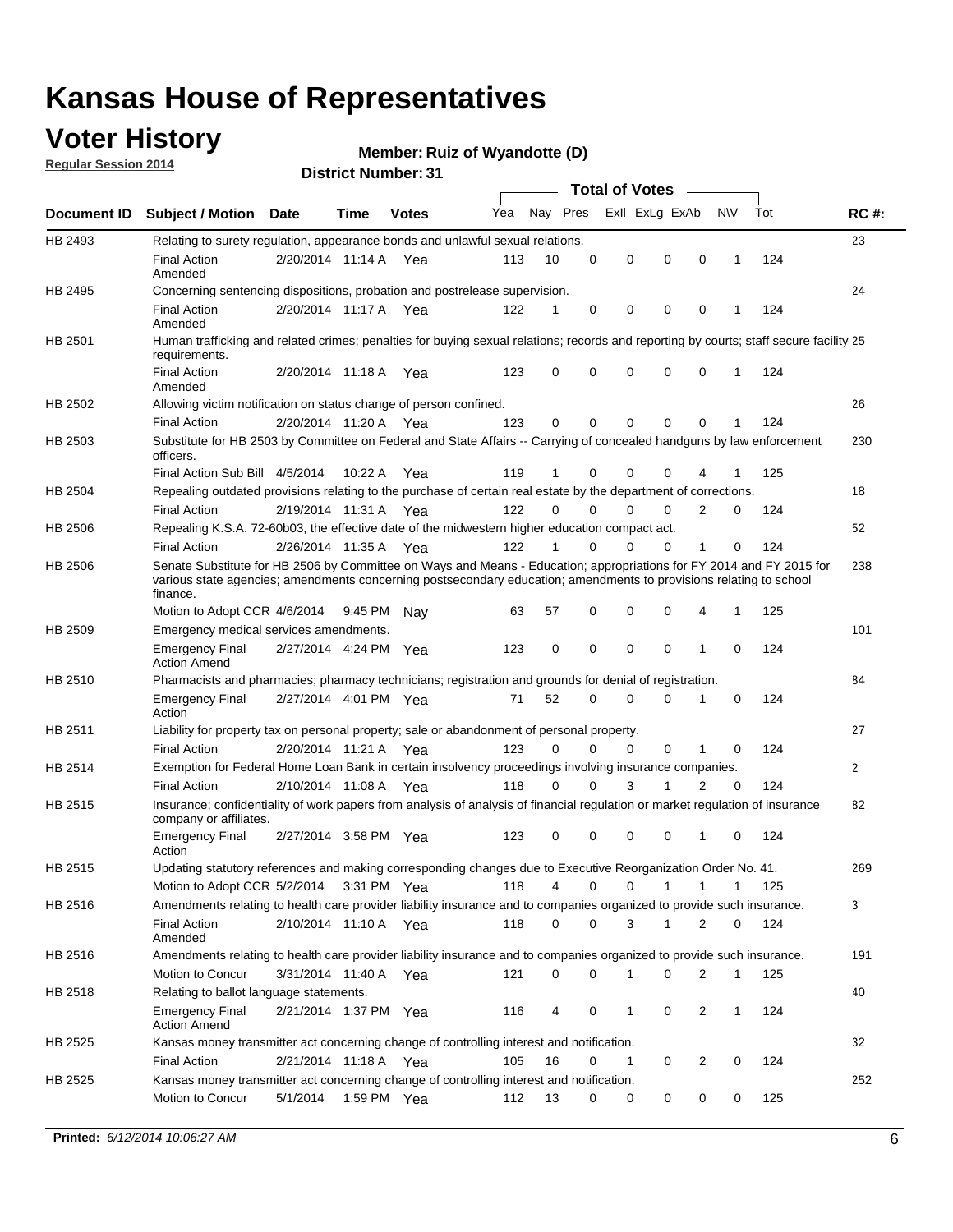#### **Voter History Regular Session 2014**

|                |                                                                                                                                                                                                                                                                                                                                           |                        |             | ו ט . ושעווווטדו ועו ווסוע |     |    |             | <b>Total of Votes</b> |                |                |              |     |             |
|----------------|-------------------------------------------------------------------------------------------------------------------------------------------------------------------------------------------------------------------------------------------------------------------------------------------------------------------------------------------|------------------------|-------------|----------------------------|-----|----|-------------|-----------------------|----------------|----------------|--------------|-----|-------------|
| Document ID    | <b>Subject / Motion Date</b>                                                                                                                                                                                                                                                                                                              |                        | Time        | <b>Votes</b>               | Yea |    | Nay Pres    |                       | Exll ExLg ExAb | N\V            |              | Tot | <b>RC#:</b> |
| HB 2533        | Changing interest credit amounts, member distributions upon termination or death and retirement annuities under the KPERS 42<br>Act of 2015.                                                                                                                                                                                              |                        |             |                            |     |    |             |                       |                |                |              |     |             |
|                | <b>Emergency Final</b><br><b>Action Amend</b>                                                                                                                                                                                                                                                                                             | 2/21/2014 1:40 PM Nav  |             |                            | 94  | 26 | 0           | $\mathbf{1}$          | 0              | 2              | 1            | 124 |             |
| HB 2537        | Eliminating font size and type requirement for disclosure statements contained in insurance contracts and explanatory<br>materials printed in any language other than English.                                                                                                                                                            |                        |             |                            |     |    |             |                       |                |                |              |     | 81          |
|                | <b>Emergency Final</b><br>Action                                                                                                                                                                                                                                                                                                          | 2/27/2014 3:56 PM Yea  |             |                            | 119 | 4  | 0           | 0                     | 0              | 1              | 0            | 124 |             |
| HB 2537        | Insurance; eliminating font and type requirements for certain non-English insurance documents; confidentiality of certain<br>documents; continuation of health insurance for spouse and children of certain emergency personnel and employees of the<br>department of corrections; purchase of certain insurance by the state fair board. |                        |             |                            |     |    |             |                       |                |                |              |     | 249         |
|                | Motion to adopt CCR 4/30/2014 3:58 PM Yea                                                                                                                                                                                                                                                                                                 |                        |             |                            | 122 | 0  | 0           | 1                     | -1             | 0              | 1            | 125 |             |
| HB 2538        | Giving landowner right of first refusal for antlers of deer illegally shot on landowner's property.                                                                                                                                                                                                                                       |                        |             |                            |     |    |             |                       |                |                |              |     | 102         |
|                | <b>Emergency Final</b><br><b>Action Amend</b>                                                                                                                                                                                                                                                                                             | 2/27/2014 4:26 PM Yea  |             |                            | 106 | 17 | 0           | 0                     | 0              | 1              | 0            | 124 |             |
| HB 2541        | Substitute for HB2541 by Committee on Local Government—plastic bottles and containers; labeling; solid waste landfill<br>restrictions.                                                                                                                                                                                                    |                        |             |                            |     |    |             |                       |                |                |              |     | 121         |
|                | Final Action Sub Bill 3/17/2014 11:21 A Yea                                                                                                                                                                                                                                                                                               |                        |             |                            | 102 | 21 | 0           | $\mathbf 0$           | 0              | 2              | 0            | 125 |             |
| HB 2542        | Property tax exemption for amateur-built aircraft.<br><b>Final Action</b>                                                                                                                                                                                                                                                                 | 3/13/2014 11:22 A Yea  |             |                            | 116 | 4  | 0           | $\mathbf{1}$          | 1              | 2              | 1            | 125 | 112         |
| HB 2544        | Amended<br>Authorizing postsecondary educational institutions to enter into the state authorization reciprocity agreement to provide<br>distance education.                                                                                                                                                                               |                        |             |                            |     |    |             |                       |                |                |              |     | 17          |
|                | <b>Final Action</b>                                                                                                                                                                                                                                                                                                                       | 2/17/2014 11:21 A ExAb |             |                            | 120 | 0  | 0           | 3                     | 0              | 1              | 0            | 124 |             |
| HB 2545        | Extending sunset date on certain agriculture fees from July 1, 2015, to July 1, 2019.                                                                                                                                                                                                                                                     |                        |             |                            |     |    |             |                       |                |                |              |     | 68          |
|                | <b>Final Action</b><br>Amended                                                                                                                                                                                                                                                                                                            | 2/27/2014 10:25 A Yea  |             |                            | 99  | 24 | 0           | $\mathbf 0$           | $\Omega$       | 1              | 0            | 124 |             |
| <b>HB 2547</b> | Changing the map copy requirement in mining permit application.                                                                                                                                                                                                                                                                           |                        |             |                            |     |    |             |                       |                |                |              |     | 53          |
|                | <b>Final Action</b>                                                                                                                                                                                                                                                                                                                       | 2/26/2014 11:36 A      |             | Yea                        | 123 | 0  | 0           | 0                     | 0              | 1              | 0            | 124 |             |
| HB 2548        | Creating the water program management fund and transferring the air quality fee fund.                                                                                                                                                                                                                                                     |                        |             |                            |     |    |             |                       |                |                |              |     | 46          |
|                | <b>Emergency Final</b><br>Action                                                                                                                                                                                                                                                                                                          | 2/21/2014 1:46 PM Yea  |             |                            | 119 | 1  | 0           | 1                     | 0              | 2              | $\mathbf{1}$ | 124 |             |
| HB 2549        | Allowing burial of hazardous waste on-site.                                                                                                                                                                                                                                                                                               |                        |             |                            |     |    |             |                       |                |                |              |     | 54          |
|                | <b>Final Action</b>                                                                                                                                                                                                                                                                                                                       | 2/26/2014 11:38 A      |             | Yea                        | 123 | 0  | $\mathbf 0$ | 0                     | 0              | 1              | 0            | 124 |             |
| HB 2550        | Repeal of the atmospheric mercury deposition monitoring network.                                                                                                                                                                                                                                                                          |                        |             |                            |     |    |             |                       |                |                |              |     | 33          |
|                | <b>Final Action</b>                                                                                                                                                                                                                                                                                                                       | 2/21/2014 11:20 A      |             | Nay                        | 92  | 29 | 0           | 1                     | 0              | 2              | 0            | 124 |             |
| HB 2551        | Repealing regulation of PCB disposal facilities.                                                                                                                                                                                                                                                                                          |                        |             |                            |     |    |             |                       |                |                |              |     | 47          |
|                | <b>Emergency Final</b><br>Action Amend                                                                                                                                                                                                                                                                                                    | 2/21/2014 1:47 PM Nay  |             |                            | 100 | 20 | 0           | 1                     | 0              | $\overline{2}$ | 1            | 124 |             |
| HB 2551        | Repealing the regulation of PCB disposal facilities; making changes to the atmospheric mercury deposition monitoring network 271<br>and the disposal of plastic bottles, containers and solid waste.                                                                                                                                      |                        |             |                            |     |    |             |                       |                |                |              |     |             |
|                | Motion to Adopt CCR 5/2/2014 3:45 PM Nav                                                                                                                                                                                                                                                                                                  |                        |             |                            | 105 | 17 | 0           | 0                     | 1              | 1              | 1            | 125 |             |
| HB 2552        | Managed care organizations, prompt payment.                                                                                                                                                                                                                                                                                               |                        |             |                            |     |    |             |                       |                |                |              |     | 69          |
|                | <b>Final Action</b><br>Amended                                                                                                                                                                                                                                                                                                            | 2/27/2014 10:26 A Yea  |             |                            | 123 | 0  | 0           | 0                     | 0              | 1              | 0            | 124 |             |
| HB 2552        | Kansas medical assistance program; managed care organizations; consent for expansion of certain medicaid services.                                                                                                                                                                                                                        |                        |             |                            |     |    |             |                       |                |                |              |     | 225         |
|                | Motion to Concur                                                                                                                                                                                                                                                                                                                          | 4/4/2014               | 6:13 PM Nay |                            | 68  | 54 | 0           | 0                     | 1              | 2              | 0            | 125 |             |
| HB 2553        | Health care compact.                                                                                                                                                                                                                                                                                                                      |                        |             |                            |     |    |             |                       |                |                |              |     | 141         |
|                | <b>Final Action</b>                                                                                                                                                                                                                                                                                                                       | 3/24/2014 10:15 A      |             | Nay                        | 74  | 48 | 0           | 0                     | 0              | 3              | 0            | 125 |             |
| HB 2555        | Release of information in support of arrest warrants and search warrants.                                                                                                                                                                                                                                                                 |                        |             |                            |     |    |             |                       |                |                |              |     | 86          |
|                | <b>Emergency Final</b><br><b>Action Amend</b>                                                                                                                                                                                                                                                                                             | 2/27/2014 4:04 PM Yea  |             |                            | 113 | 10 | 0           | 0                     | 0              | 1              | 0            | 124 |             |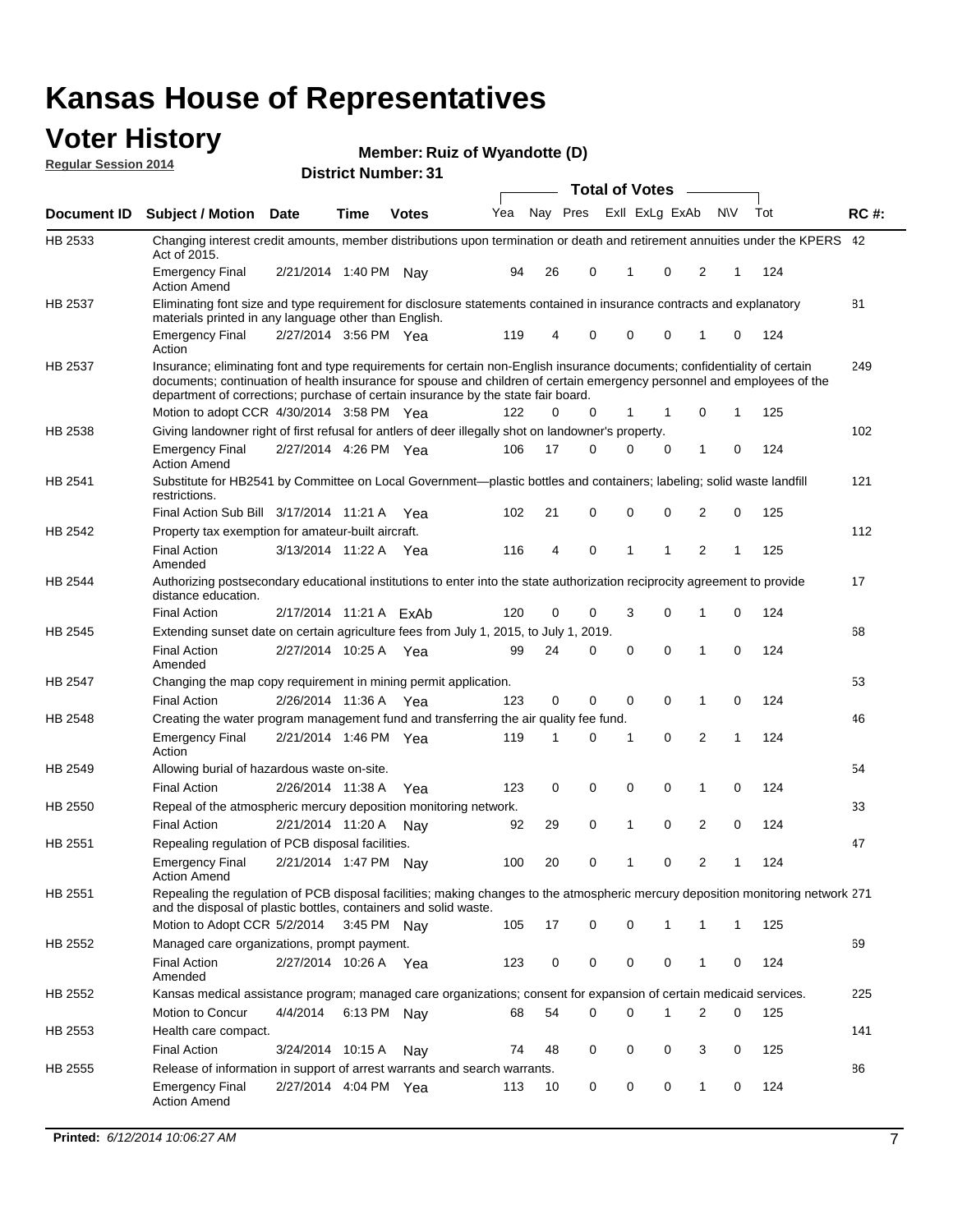### **Voter History**

**Regular Session 2014**

#### **Member: Ruiz of Wyandotte (D)**

|                |                                                                                                                                                                                                                                                                                                                                                           |                       |             |              |     |          |   | <b>Total of Votes</b> |             |              |              |     |             |
|----------------|-----------------------------------------------------------------------------------------------------------------------------------------------------------------------------------------------------------------------------------------------------------------------------------------------------------------------------------------------------------|-----------------------|-------------|--------------|-----|----------|---|-----------------------|-------------|--------------|--------------|-----|-------------|
|                | Document ID Subject / Motion Date                                                                                                                                                                                                                                                                                                                         |                       | Time        | <b>Votes</b> | Yea | Nay Pres |   | Exll ExLg ExAb        |             |              | <b>NV</b>    | Tot | <b>RC#:</b> |
| <b>HB 2557</b> | Changing penalties for certain taxpayers who file incorrect returns under Kansas income tax act.                                                                                                                                                                                                                                                          |                       |             |              |     |          |   |                       |             |              |              |     | 21          |
|                | <b>Final Action</b><br>Amended                                                                                                                                                                                                                                                                                                                            | 2/19/2014 11:35 A     |             | Yea          | 122 | 0        | 0 | 0                     | 0           | 2            | 0            | 124 |             |
| HB 2561        | Licensure of pharmacists and registration of pharmacy interns by board of pharmacy.                                                                                                                                                                                                                                                                       |                       |             |              |     |          |   |                       |             |              |              |     | 55          |
|                | <b>Final Action</b>                                                                                                                                                                                                                                                                                                                                       | 2/26/2014 11:39 A Yea |             |              | 105 | 18       | 0 | 0                     | 0           | 1            | 0            | 124 |             |
| HB 2564        | Requiring 60-day wait before re-employment for retirement benefit eligibility.                                                                                                                                                                                                                                                                            |                       |             |              |     |          |   |                       |             |              |              |     | 43          |
|                | <b>Emergency Final</b><br>Action                                                                                                                                                                                                                                                                                                                          | 2/21/2014 1:41 PM Yea |             |              | 120 | 0        | 0 | 1                     | 0           | 2            | 1            | 124 |             |
| HB 2566        | Requiring court fee for forensic audio and video examination services.                                                                                                                                                                                                                                                                                    |                       |             |              |     |          |   |                       |             |              |              |     | 93          |
|                | <b>Emergency Final</b><br>Action                                                                                                                                                                                                                                                                                                                          | 2/27/2014 4:12 PM Yea |             |              | 123 | 0        | 0 | 0                     | $\mathbf 0$ | 1            | $\mathbf 0$  | 124 |             |
| HB 2568        | Domestic relations; Kansas family law code; child support guidelines.                                                                                                                                                                                                                                                                                     |                       |             |              |     |          |   |                       |             |              |              |     | 70          |
|                | <b>Final Action</b><br>Amended                                                                                                                                                                                                                                                                                                                            | 2/27/2014 10:27 A     |             | Yea          | 123 | 0        | 0 | 0                     | 0           | 1            | 0            | 124 |             |
| HB 2568        | Domestic relations; Kansas family law code; child support guidelines.                                                                                                                                                                                                                                                                                     |                       |             |              |     |          |   |                       |             |              |              |     | 268         |
|                | Motion to adopt CCR 5/2/2014                                                                                                                                                                                                                                                                                                                              |                       | 3:28 PM Yea |              | 123 | 0        | 0 | 0                     | 1           | 1            | 0            | 125 |             |
| HB 2576        | Employment security law; creation of "new employer rate."                                                                                                                                                                                                                                                                                                 |                       |             |              |     |          |   |                       |             |              |              |     | 71          |
|                | <b>Final Action</b><br>Amended                                                                                                                                                                                                                                                                                                                            | 2/27/2014 10:28 A     |             | Yea          | 123 | 0        | 0 | 0                     | 0           | 1            | 0            | 124 |             |
| HB 2576        | Employment security law; creation of "new employer rate."                                                                                                                                                                                                                                                                                                 |                       |             |              |     |          |   |                       |             |              |              |     | 159         |
|                | Motion to Concur                                                                                                                                                                                                                                                                                                                                          | 3/25/2014 10:47 A     |             | Yea          | 122 | 0        | 0 | 1                     | 0           | 2            | 0            | 125 |             |
| HB 2577        | Allowing parents to remain anonymous when surrendering an infant under the newborn protection act.                                                                                                                                                                                                                                                        |                       |             |              |     |          |   |                       |             |              |              |     | 56          |
|                | <b>Final Action</b><br>Amended                                                                                                                                                                                                                                                                                                                            | 2/26/2014 11:41 A Yea |             |              | 123 | 0        | 0 | 0                     | $\Omega$    | 1            | 0            | 124 |             |
| HB 2577        | Allowing parents to remain anonymous when surrendering an infant under the newborn protection act.                                                                                                                                                                                                                                                        |                       |             |              |     |          |   |                       |             |              |              |     | 220         |
|                | Motion to Concur                                                                                                                                                                                                                                                                                                                                          | 4/4/2014              | 11:45 A     | Yea          | 121 | $\Omega$ | 0 |                       | 1           | $\mathbf{1}$ | $\mathbf{1}$ | 125 |             |
| HB 2578        | Certification by chief law enforcement officer for transfer of a firearm when required by federal law.                                                                                                                                                                                                                                                    |                       |             |              |     |          |   |                       |             |              |              |     | 122         |
|                | <b>Final Action</b><br>Amended                                                                                                                                                                                                                                                                                                                            | 3/17/2014 11:22 A     |             | Yea          | 123 | $\Omega$ | 0 | 0                     | $\Omega$    | 2            | 0            | 125 |             |
| HB 2578        | Regulating the possession of weapons.                                                                                                                                                                                                                                                                                                                     |                       |             |              |     |          |   |                       |             |              |              |     | 235         |
|                | Motion to Adopt CCR 4/5/2014 4:40 PM Nay                                                                                                                                                                                                                                                                                                                  |                       |             |              | 102 | 19       | 0 | 0                     | 0           | 4            | $\Omega$     | 125 |             |
| HB 2580        | Specifying the duties of the state fire marshal relating to regional emergency response teams for hazardous materials and<br>search and rescue incidents.                                                                                                                                                                                                 |                       |             |              |     |          |   |                       |             |              |              |     | 72          |
|                | <b>Final Action</b><br>Amended                                                                                                                                                                                                                                                                                                                            | 2/27/2014 10:29 A     |             | Yea          | 113 | 10       | 0 | 0                     | 0           | 1            | 0            | 124 |             |
| HB 2580        | Kansas Real Estate Appraisal Board; licensee fingerprinting and criminal background checks.                                                                                                                                                                                                                                                               |                       |             |              |     |          |   |                       |             |              |              |     | 272         |
|                | Motion to adopt CCR 5/2/2014                                                                                                                                                                                                                                                                                                                              |                       |             | 3:49 PM Yea  | 115 | 7        | 0 | 0                     | 1           | 1            | -1           | 125 |             |
| HB 2582        | Creating an exemption from food establishment licensing for churches.                                                                                                                                                                                                                                                                                     |                       |             |              |     |          |   |                       |             |              |              |     | 57          |
|                | <b>Final Action</b>                                                                                                                                                                                                                                                                                                                                       | 2/26/2014 11:42 A Yea |             |              | 123 | 0        | 0 | 0                     | 0           | 1            | 0            | 124 |             |
| HB 2588        | Child in need of care; juvenile offenders; permanent custodians.                                                                                                                                                                                                                                                                                          |                       |             |              |     |          |   |                       |             |              |              |     | 94          |
|                | <b>Emergency Final</b><br><b>Action Amend</b>                                                                                                                                                                                                                                                                                                             | 2/27/2014 4:14 PM Yea |             |              | 123 | 0        | 0 | 0                     | 0           | 1            | 0            | 124 |             |
| HB 2588        | Senate Substitute for HB 2588 by Committee on Judiciary - Concerning children and minors; relating to children in need of<br>care; placement in juvenile detention facilities; permanent custodians; relating to juvenile offenders; alternative adjudication;<br>youth residential centers and services; risk assessment; sentencing; good time credits. |                       |             |              |     |          |   |                       |             |              |              |     | 244         |
|                | Motion to adopt CCR 4/30/2014 3:36 PM Yea                                                                                                                                                                                                                                                                                                                 |                       |             |              | 123 | 0        | 0 | 1                     | 1           | 0            | 0            | 125 |             |
| HB 2591        | Requiring certain audit reports to be filed electronically and to be filed only with the department of administration.                                                                                                                                                                                                                                    |                       |             |              |     |          |   |                       |             |              |              |     | 58          |
|                | <b>Final Action</b>                                                                                                                                                                                                                                                                                                                                       | 2/26/2014 11:43 A Yea |             |              | 123 | 0        | 0 | 0                     | 0           | 1            | 0            | 124 |             |
| HB 2595        | State fossils; the tylosaurus and the pteranodon.                                                                                                                                                                                                                                                                                                         |                       |             |              |     |          |   |                       |             |              |              |     | 73          |
|                | <b>Final Action</b><br>Amended                                                                                                                                                                                                                                                                                                                            | 2/27/2014 10:31 A Yea |             |              | 96  | 27       | 0 | 0                     | 0           | 1            | 0            | 124 |             |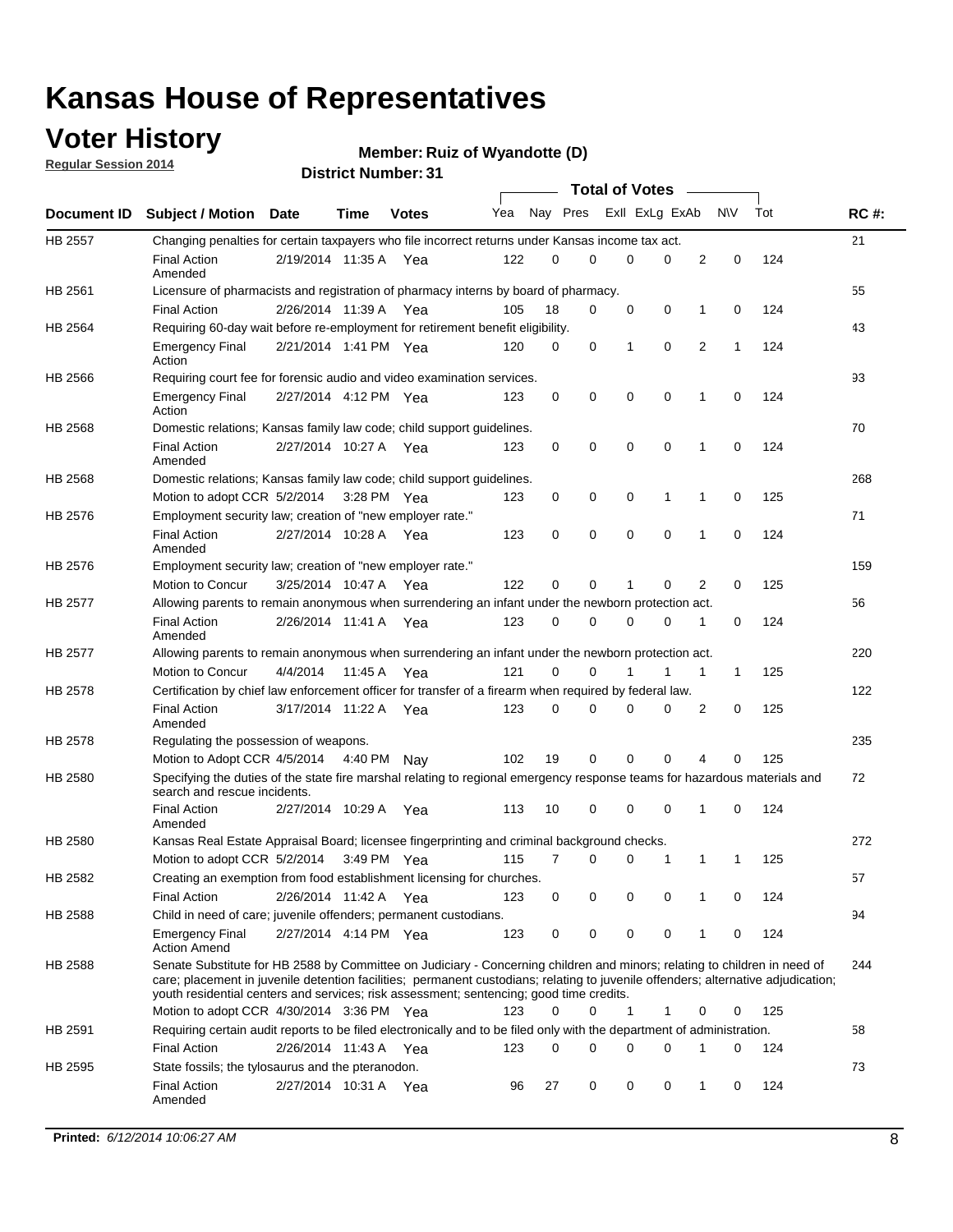### **Voter History**

**Regular Session 2014**

**Member: Ruiz of Wyandotte (D)** 

| <b>District Number: 31</b> |  |
|----------------------------|--|
|                            |  |

|             |                                                                                                                                                                                                                                       |                       |             |              |     |             | <b>Total of Votes</b>   |             |             |              |           |     |             |
|-------------|---------------------------------------------------------------------------------------------------------------------------------------------------------------------------------------------------------------------------------------|-----------------------|-------------|--------------|-----|-------------|-------------------------|-------------|-------------|--------------|-----------|-----|-------------|
| Document ID | <b>Subject / Motion Date</b>                                                                                                                                                                                                          |                       | Time        | <b>Votes</b> | Yea |             | Nay Pres Exll ExLg ExAb |             |             |              | <b>NV</b> | Tot | <b>RC#:</b> |
| HB 2596     | Computation of retirement benefits when a state officer or employee is placed on furlough or has reduction in compensation.<br><b>Final Action</b>                                                                                    | 2/27/2014 10:33 A     |             | Yea          | 123 | 0           | 0                       | $\mathbf 0$ | $\Omega$    |              | 0         | 124 | 74          |
| HB 2596     | Computation of retirement benefits when a state officer or employee is placed on furlough or has reduction in<br>compensation.                                                                                                        |                       |             |              |     |             |                         |             |             |              |           |     | 246         |
|             | Motion to adopt CCR 4/30/2014 3:45 PM Yea                                                                                                                                                                                             |                       |             |              | 123 | 0           | 0                       | 1           | 1           | 0            | 0         | 125 |             |
| HB 2597     | Municipal recycling services                                                                                                                                                                                                          |                       |             |              |     |             |                         |             |             |              |           |     | 97          |
|             | <b>Emergency Final</b><br><b>Action Amend</b>                                                                                                                                                                                         | 2/27/2014 4:20 PM Yea |             |              | 105 | 18          | 0                       | $\mathbf 0$ | 0           | $\mathbf{1}$ | 0         | 124 |             |
| HB 2599     | Authorizing the secretary of state to grant an easement to the unified government of Wyandotte county.                                                                                                                                |                       |             |              |     |             |                         |             |             |              |           |     | 22          |
|             | <b>Final Action</b>                                                                                                                                                                                                                   | 2/19/2014 11:37 A     |             | Yea          | 120 | 2           | 0                       | 0           | 0           | 2            | 0         | 124 |             |
| HB 2599     | Authorizing the secretary of state to grant an easement to the unified government of Wyandotte county.                                                                                                                                |                       |             |              |     |             |                         |             |             |              |           |     | 118         |
|             | Motion to Concur                                                                                                                                                                                                                      | 3/14/2014 11:25 A     |             | Yea          | 118 | 0           | 0                       | 2           | 1           | 4            | 0         | 125 |             |
| HB 2602     | Increasing the percentage of unclassified employees allowed to be employed by KPERS from 25% to 50%.                                                                                                                                  |                       |             |              |     |             |                         |             |             |              |           |     | 44          |
|             | <b>Emergency Final</b><br>Action                                                                                                                                                                                                      | 2/21/2014 1:43 PM Nay |             |              | 107 | 13          | 0                       | 1           | 0           | 2            | 1         | 124 |             |
| HB 2602     | Increasing the percentage of unclassified employees allowed to be employed by KPERS from 25% to 50%.                                                                                                                                  |                       |             |              |     |             |                         |             |             |              |           |     | 195         |
|             | Motion to Concur                                                                                                                                                                                                                      | 4/1/2014              | 10:57 A     | Nav          | 108 | 15          | 0                       | 1           | $\mathbf 0$ | 1            | 0         | 125 |             |
| HB 2609     | Practice of pharmacy; filling and refilling of prescriptions.                                                                                                                                                                         |                       |             |              |     |             |                         |             |             |              |           |     | 105         |
|             | <b>Emergency Final</b><br><b>Action Amend</b>                                                                                                                                                                                         | 2/27/2014 4:29 PM Yea |             |              | 123 | $\mathbf 0$ | $\mathbf 0$             | $\mathbf 0$ | $\mathbf 0$ | 1            | $\Omega$  | 124 |             |
| HB 2611     | Conduct of dental offices.                                                                                                                                                                                                            |                       |             |              |     |             |                         |             |             |              |           |     | 83          |
|             | <b>Emergency Final</b><br>Action                                                                                                                                                                                                      | 2/27/2014 3:59 PM Yea |             |              | 123 | 0           | 0                       | $\mathbf 0$ | $\mathbf 0$ | 1            | 0         | 124 |             |
| HB 2612     | Relating to district judge and district magistrate judge vacancies.                                                                                                                                                                   |                       |             |              |     |             |                         |             |             |              |           |     | 75          |
|             | <b>Final Action</b><br>Amended                                                                                                                                                                                                        | 2/27/2014 10:34 A     |             | Nav          | 106 | 17          | 0                       | $\mathbf 0$ | $\mathbf 0$ | 1            | 0         | 124 |             |
| HB 2613     | Relating to the issuance of stillbirth and unborn child's death certificates.                                                                                                                                                         |                       |             |              |     |             |                         |             |             |              |           |     | 103         |
|             | <b>Emergency Final</b><br><b>Action Amend</b>                                                                                                                                                                                         | 2/27/2014 4:27 PM Yea |             |              | 122 | $\mathbf 1$ | $\mathbf 0$             | $\mathbf 0$ | 0           | 1            | 0         | 124 |             |
| HB 2615     | Substitute for HB 2615 by Committee on Commerce, Labor and Economic Development - Workers compensation assigned<br>risk pool.                                                                                                         |                       |             |              |     |             |                         |             |             |              |           |     | 185         |
|             | EFA Sub Bill<br>Amended                                                                                                                                                                                                               | 3/26/2014 3:42 PM Nay |             |              | 98  | 25          | 0                       | 1           | 0           | 1            | 0         | 125 |             |
| HB 2616     | Secretary of labor; explore agreement to allow state of Kansas to enforce OSHA standards.                                                                                                                                             |                       |             |              |     |             |                         |             |             |              |           |     | 92          |
|             | <b>Emergency Final</b><br>Action                                                                                                                                                                                                      | 2/27/2014 4:11 PM Nay |             |              | 93  | 30          | $\Omega$                | $\mathbf 0$ | 0           | 1            | 0         | 124 |             |
| HB 2616     | Senate Substitute for HB 2616 by Committee on Commerce - Secretary of labor directed to study state enforcement of OSHA 261<br>standards.                                                                                             |                       |             |              |     |             |                         |             |             |              |           |     |             |
|             | Motion to Concur                                                                                                                                                                                                                      | 5/2/2014 11:47 A Nay  |             |              | 94  | 30          | $\mathbf 0$             | $\mathbf 0$ | 1           | 0            | 0         | 125 |             |
| HB 2633     | Substitute for HB 2633 by Committee on Corrections and Juvenile Justice - Juvenile offenders; youth residential centers and<br>services; risk assessment; raising the age for prosecution as an adult; sentencing; good time credits. |                       |             |              |     |             |                         |             |             |              |           |     | - 106       |
|             | EFA Sub Bill<br>Amended                                                                                                                                                                                                               | 2/27/2014 4:31 PM Yea |             |              | 122 | 1           | 0                       | 0           | 0           | 1            | 0         | 124 |             |
| HB 2636     | Secretary of health and environment and air quality standards.                                                                                                                                                                        |                       |             |              |     |             |                         |             |             |              |           |     | 45          |
|             | <b>Emergency Final</b><br><b>Action Amend</b>                                                                                                                                                                                         | 2/21/2014 1:44 PM Nay |             |              | 89  | 31          | 0                       | 1           | 0           | 2            |           | 124 |             |
| HB 2636     | Secretary of health and environment and air quality standards.                                                                                                                                                                        |                       |             |              |     |             |                         |             |             |              |           |     | 212         |
|             | Sub motion to concur 4/3/2014                                                                                                                                                                                                         |                       | 7:20 PM Yea |              | 121 | 3           | 0                       | 0           | 0           | 1            | 0         | 125 |             |
| HB 2642     | Income tax deduction for net gain on the sale of certain horses, cattle or livestock; income tax credit for expenditures to make 131<br>dwelling or facility accessible for persons with a disability.                                |                       |             |              |     |             |                         |             |             |              |           |     |             |
|             | <b>Final Action</b><br>Amended                                                                                                                                                                                                        | 3/20/2014 11:17 A Yea |             |              | 123 | 0           | 0                       | 0           | 1           | 1            | 0         | 125 |             |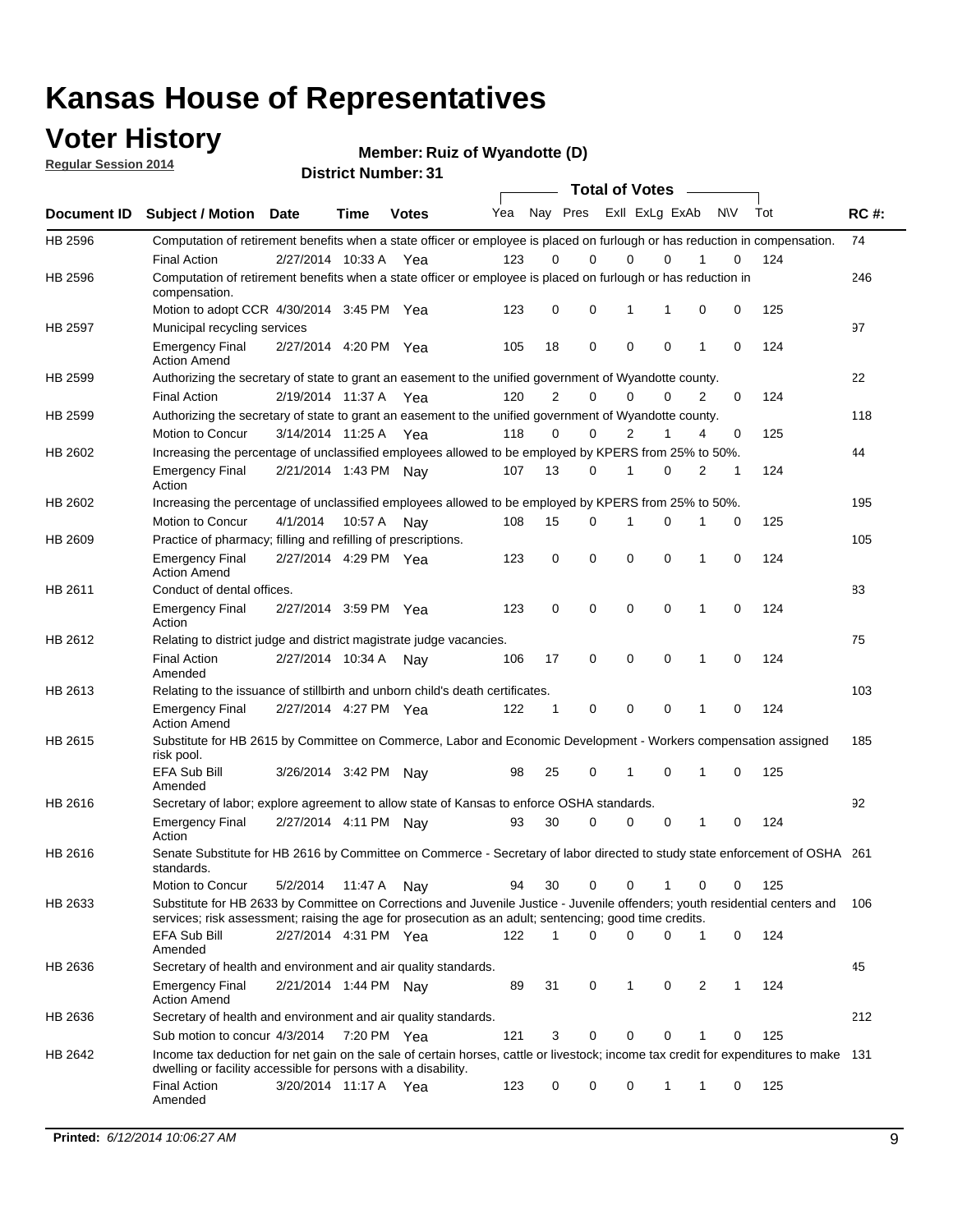# **Voter History**<br> **Regular Session 2014**

| <b>VULGE LIISLUI Y</b><br><b>Regular Session 2014</b> |                                                                                                                                                                                                                                                                                                                                                                                                                               | Member: Ruiz of Wyandotte (D)<br><b>District Number: 31</b> |             |              |     |          |                         |                       |              |   |              |           |     |             |  |
|-------------------------------------------------------|-------------------------------------------------------------------------------------------------------------------------------------------------------------------------------------------------------------------------------------------------------------------------------------------------------------------------------------------------------------------------------------------------------------------------------|-------------------------------------------------------------|-------------|--------------|-----|----------|-------------------------|-----------------------|--------------|---|--------------|-----------|-----|-------------|--|
|                                                       |                                                                                                                                                                                                                                                                                                                                                                                                                               |                                                             |             |              |     |          |                         | <b>Total of Votes</b> |              |   |              |           |     |             |  |
| <b>Document ID</b>                                    | <b>Subject / Motion Date</b>                                                                                                                                                                                                                                                                                                                                                                                                  |                                                             | Time        | <b>Votes</b> | Yea |          | Nay Pres ExII ExLg ExAb |                       |              |   |              | <b>NV</b> | Tot | <b>RC#:</b> |  |
| HB 2643                                               | Property tax; classification of commercial and industrial machinery and equipment as personal property; reclassification of<br>property upon termination of IRB tax exemption; use of independent appraisers to appraiser certain                                                                                                                                                                                             |                                                             |             |              |     |          |                         |                       |              |   |              |           |     | 164         |  |
|                                                       | <b>Final Action</b><br>Amended                                                                                                                                                                                                                                                                                                                                                                                                | 3/26/2014 10:56 A Yea                                       |             |              | 123 | $\Omega$ | $\Omega$                | 1                     |              | 0 | $\mathbf 1$  | 0         | 125 |             |  |
| HB 2643                                               | Property tax; classification of commercial and industrial machinery and equipment as personal property; reclassification of<br>property upon termination of IRB tax exemption; use of independent appraisers to appraiser certain complex property; motor<br>vehicles, members of military; mortgage registration tax phase out and replacement with fees; county clerk technology fund;<br>county treasurer technology fund. |                                                             |             |              |     |          |                         |                       |              |   |              |           |     | 274         |  |
|                                                       | Motion to Concur                                                                                                                                                                                                                                                                                                                                                                                                              | 5/2/2014                                                    | 5:12 PM Nav |              | 16  | - 108    | 0                       | 0                     |              | 0 |              | 0         | 125 |             |  |
| HB 2643                                               | Property tax; classification of commercial and industrial machinery and equipment as personal property; reclassification of<br>property upon termination of IRB tax exemption; use of independent appraisers to appraiser certain complex property; motor<br>vehicles, members of military; mortgage registration tax phase out and replacement with fees; county clerk technology fund;<br>county treasurer technology fund. |                                                             |             |              |     |          |                         |                       |              |   |              |           |     | 286         |  |
|                                                       | Motion to adopt CCR 5/3/2014                                                                                                                                                                                                                                                                                                                                                                                                  |                                                             | 1:53 AM     | Nav          | 70  | 53       | 0                       | 0                     |              | 0 | 1            | 1         | 125 |             |  |
| HB 2648                                               | Property tax exemption for levees.                                                                                                                                                                                                                                                                                                                                                                                            |                                                             |             |              |     |          |                         |                       |              |   |              |           |     | 100         |  |
|                                                       | <b>Emergency Final</b><br><b>Action Amend</b>                                                                                                                                                                                                                                                                                                                                                                                 | 2/27/2014 4:23 PM Yea                                       |             |              | 100 | 23       | 0                       | 0                     |              | 0 | 1            | 0         | 124 |             |  |
| HB 2651                                               | County law library.                                                                                                                                                                                                                                                                                                                                                                                                           |                                                             |             |              |     |          |                         |                       |              |   |              |           |     | 76          |  |
|                                                       | <b>Final Action</b><br>Amended                                                                                                                                                                                                                                                                                                                                                                                                | 2/27/2014 10:38 A                                           |             | Nay          | 82  | 41       | 0                       | 0                     |              | 0 | 1            | 0         | 124 |             |  |
| HB 2655                                               | Allowing veterans with PTSD to seek mental health treatment upon certain convictions.                                                                                                                                                                                                                                                                                                                                         |                                                             |             |              |     |          |                         |                       |              |   |              |           |     | 77          |  |
|                                                       | <b>Final Action</b><br>Amended                                                                                                                                                                                                                                                                                                                                                                                                | 2/27/2014 10:40 A Yea                                       |             |              | 123 | 0        | 0                       | 0                     |              | 0 | $\mathbf 1$  | 0         | 124 |             |  |
| HB 2655                                               | Senate Substitute for HB 2655 by Committee on Judiciary - Allowing veterans with PTSD to seek mental health treatment<br>upon certain convictions; also amending the crimes of interference with law enforcement and giving a false alarm.                                                                                                                                                                                    |                                                             |             |              |     |          |                         |                       |              |   |              |           |     | 224         |  |
|                                                       | Motion to Concur                                                                                                                                                                                                                                                                                                                                                                                                              | 4/4/2014                                                    | 5:42 PM Yea |              | 122 | $\Omega$ | $\Omega$                | $\Omega$              |              | 1 | 2            | 0         | 125 |             |  |
| HB 2656                                               | Authorizing the state of Kansas to pay the death gratuity benefit to the designated survivor of a Kansas service member during 48<br>a federal government shutdown and providing for reimbursement to the state                                                                                                                                                                                                               |                                                             |             |              |     |          |                         |                       |              |   |              |           |     |             |  |
|                                                       | <b>Final Action</b>                                                                                                                                                                                                                                                                                                                                                                                                           | 2/26/2014 11:27 A Yea                                       |             |              | 123 | 0        | 0                       | $\mathbf 0$           |              | 0 |              | 0         | 124 |             |  |
| HB 2661                                               | Substitute for HB 2661 by Committee on Energy and Environment - Siting of electric transmission lines; notice and hearing<br>requirements.                                                                                                                                                                                                                                                                                    |                                                             |             |              |     |          |                         |                       |              |   |              |           |     | 181         |  |
|                                                       | <b>EFA Sub Bill</b>                                                                                                                                                                                                                                                                                                                                                                                                           | 3/26/2014 3:37 PM Yea                                       |             |              | 119 | 4        | 0                       | 1                     |              | 0 | 1            | 0         | 125 |             |  |
| HB 2662                                               | Expungment of driving under the influence convictions.<br><b>Final Action</b>                                                                                                                                                                                                                                                                                                                                                 | 3/14/2014 11:22 A Yea                                       |             |              | 87  | 31       | 0                       | 2                     |              | 1 | 4            | 0         | 125 | 116         |  |
|                                                       | Amended                                                                                                                                                                                                                                                                                                                                                                                                                       |                                                             |             |              |     |          |                         |                       |              |   |              |           |     | 34          |  |
| HB 2668                                               | Health insurance for qualified professional associations.<br><b>Final Action</b><br>Amended                                                                                                                                                                                                                                                                                                                                   | 2/21/2014 11:21 A Yea                                       |             |              | 114 | 7        | 0                       | 1                     |              | 0 | 2            | 0         | 124 |             |  |
| HB 2668                                               | Predetermination of health insurance benefits                                                                                                                                                                                                                                                                                                                                                                                 |                                                             |             |              |     |          |                         |                       |              |   |              |           |     | 262         |  |
|                                                       | Motion to Concur                                                                                                                                                                                                                                                                                                                                                                                                              | 5/2/2014                                                    |             | 12:05 P Yea  | 97  | 27       | 0                       | 0                     |              | 1 | 0            | 0         | 125 |             |  |
| HB 2669                                               | State civil service board; transferred from the department of administration to the office of administrative hearings.                                                                                                                                                                                                                                                                                                        |                                                             |             |              |     |          |                         |                       |              |   |              |           |     | 87          |  |
|                                                       | <b>Emergency Final</b><br>Action                                                                                                                                                                                                                                                                                                                                                                                              | 2/27/2014 4:05 PM Yea                                       |             |              | 110 | 13       | 0                       | 0                     |              | 0 | 1            | 0         | 124 |             |  |
| HB 2673                                               | Kansas healing arts act; physician assistant licensure act.                                                                                                                                                                                                                                                                                                                                                                   |                                                             |             |              |     |          |                         |                       |              |   |              |           |     | 91          |  |
|                                                       | <b>Emergency Final</b><br><b>Action Amend</b>                                                                                                                                                                                                                                                                                                                                                                                 | 2/27/2014 4:10 PM Yea                                       |             |              | 105 | 18       | 0                       | 0                     |              | 0 | $\mathbf{1}$ | 0         | 124 |             |  |
| HB 2673                                               | Board of healing arts functions and duties, physician assistants licensure act and podiatry act.                                                                                                                                                                                                                                                                                                                              |                                                             |             |              |     |          |                         |                       |              |   |              |           |     | 270         |  |
|                                                       | Motion to adopt CCR 5/2/2014                                                                                                                                                                                                                                                                                                                                                                                                  |                                                             | 3:39 PM Yea |              | 111 | 11       | 0                       | 0                     |              | 1 | $\mathbf{1}$ | 1         | 125 |             |  |
| HB 2675                                               | Relating to procurement negotiating committees; certified businesses.                                                                                                                                                                                                                                                                                                                                                         |                                                             |             |              |     |          |                         |                       |              |   |              |           |     | 165         |  |
|                                                       | <b>Final Action</b><br>Amended                                                                                                                                                                                                                                                                                                                                                                                                | 3/26/2014 10:57 A Yea                                       |             |              | 123 | 0        | 0                       |                       | $\mathbf{1}$ | 0 | $\mathbf{1}$ | 0         | 125 |             |  |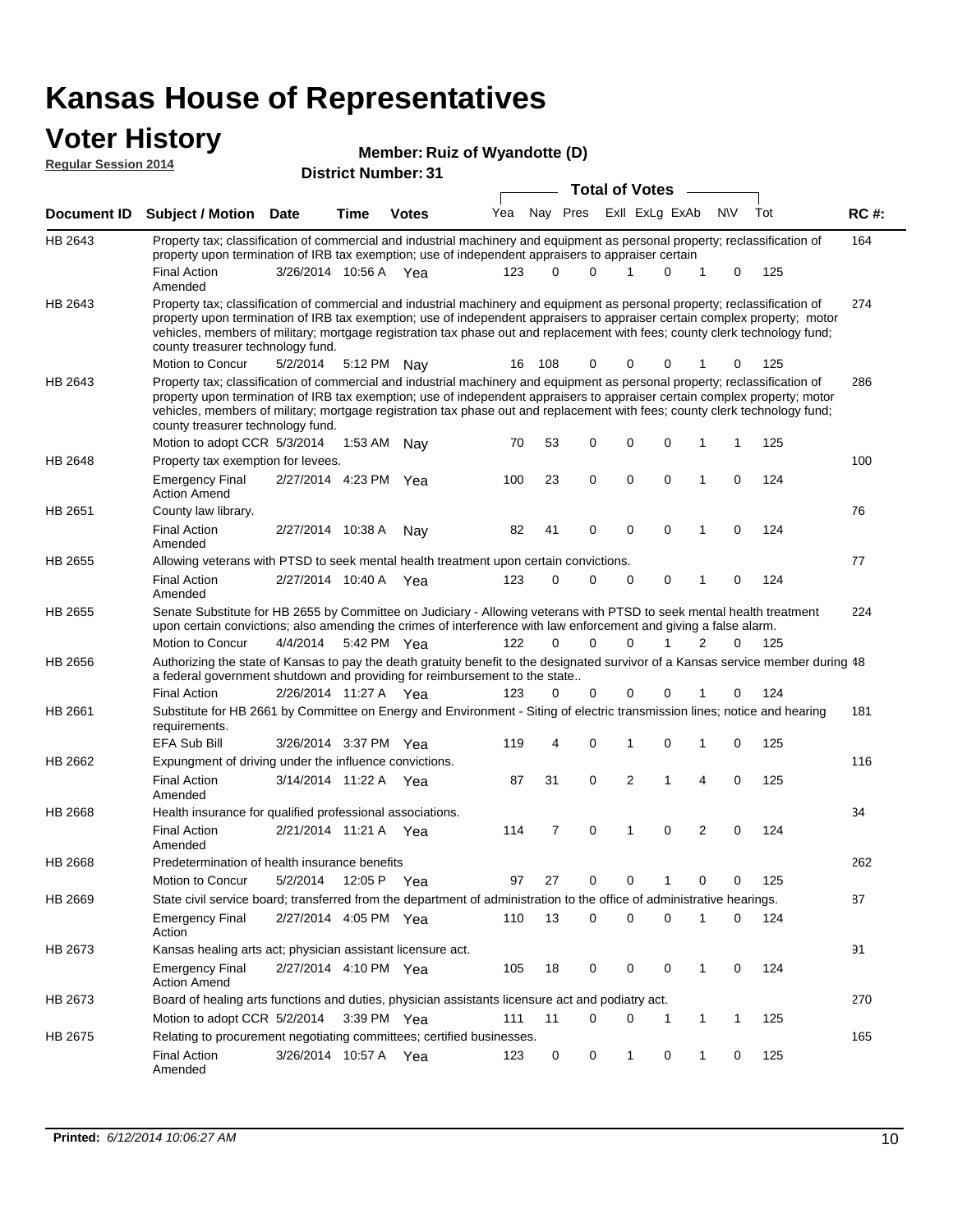#### **Voter History Regular Session 2014**

| Member: Ruiz of Wyandotte (D) |  |  |
|-------------------------------|--|--|
|-------------------------------|--|--|

| noguidi ocoololi 4017 |                                                                                                                                                                                                                                                 | <b>District Number: 31</b> |             |              |     |          |                         |             |                       |              |              |     |     |             |
|-----------------------|-------------------------------------------------------------------------------------------------------------------------------------------------------------------------------------------------------------------------------------------------|----------------------------|-------------|--------------|-----|----------|-------------------------|-------------|-----------------------|--------------|--------------|-----|-----|-------------|
|                       |                                                                                                                                                                                                                                                 |                            |             |              |     |          |                         |             | <b>Total of Votes</b> |              |              |     |     |             |
| <b>Document ID</b>    | <b>Subject / Motion Date</b>                                                                                                                                                                                                                    |                            | <b>Time</b> | <b>Votes</b> | Yea |          | Nay Pres ExII ExLg ExAb |             |                       |              | <b>N\V</b>   | Tot |     | <b>RC#:</b> |
| HB 2681               | Substitute for HB2681 by Committee on Veterans, Military, and Homeland Security--Abolishing the Kansas commission on<br>veterans affairs; creating the Kansas commission on veterans affairs office within the executive branch of government.  |                            |             |              |     |          |                         |             |                       |              |              |     |     | 132         |
|                       | Final Action Sub Bill 3/20/2014 11:18 A Yea                                                                                                                                                                                                     |                            |             |              | 123 | $\Omega$ | $\Omega$                |             | 0                     | 1            | 1            | 0   | 125 |             |
| HB 2681               | Substitute for HB2681 by Committee on Veterans, Military, and Homeland Security - Abolishing the Kansas commission on<br>veterans affairs; creating the Kansas commission on veterans affairs office within the executive branch of government. |                            |             |              |     |          |                         |             |                       |              |              |     |     | 219         |
|                       | Motion to Concur                                                                                                                                                                                                                                | 4/4/2014                   | 11:41 A     | Yea          | 122 | $\Omega$ | $\Omega$                | 1           |                       | 1            | 1            | 0   | 125 |             |
| HB 2684               | Allocating moneys from driver's license fees to the judicial branch nonjudicial salary adjustment fund.                                                                                                                                         |                            |             |              |     |          |                         |             |                       |              |              |     |     | 78          |
|                       | <b>Final Action</b>                                                                                                                                                                                                                             | 2/27/2014 10:41 A          |             | Yea          | 93  | 30       | $\Omega$                |             | 0                     | $\Omega$     | 1            | 0   | 124 |             |
| HB 2687               | Unclaimed property act and hearings.                                                                                                                                                                                                            |                            |             |              |     |          |                         |             |                       |              |              |     |     | 59          |
|                       | <b>Final Action</b>                                                                                                                                                                                                                             | 2/26/2014 11:44 A          |             | Yea          | 119 | 4        | $\mathbf 0$             | $\mathbf 0$ |                       | $\mathbf 0$  | 1            | 0   | 124 |             |
| HB 2687               | Unclaimed property act and hearings.                                                                                                                                                                                                            |                            |             |              |     |          |                         |             |                       |              |              |     |     | 251         |
|                       | Motion to Concur                                                                                                                                                                                                                                | 5/1/2014                   |             | 1:56 PM Yea  | 125 | 0        | $\mathbf 0$             | $\mathbf 0$ |                       | $\mathbf 0$  | 0            | 0   | 125 |             |
| HB 2689               | Amending which convictions are counted for driving while license canceled, suspended or revoked.                                                                                                                                                |                            |             |              |     |          |                         |             |                       |              |              |     |     | 231         |
|                       | <b>Final Action</b><br>Amended                                                                                                                                                                                                                  | 4/5/2014                   | 10:23 A     | Yea          | 121 | 0        | 0                       | $\Omega$    |                       | $\Omega$     | 4            | 0   | 125 |             |
| HB 2693               | Providing for testing by community colleges for commercial driver's licenses and allowing temporary commercial driver's<br>license holders the ability to drive class A commercial vehicles.                                                    |                            |             |              |     |          |                         |             |                       |              |              |     |     | 104         |
|                       | <b>Emergency Final</b><br><b>Action Amend</b>                                                                                                                                                                                                   | 2/27/2014 4:28 PM Yea      |             |              | 123 | 0        | 0                       | $\mathbf 0$ |                       | $\Omega$     | 1            | 0   | 124 |             |
| HB 2693               | Senate Substitute for HB 2693 by Committee on Transportation - Providing for testing by community colleges for commercial 255<br>driver's licenses; entities serving as driver's licenses examiners.                                            |                            |             |              |     |          |                         |             |                       |              |              |     |     |             |
|                       | Motion to adopt CCR 5/1/2014                                                                                                                                                                                                                    |                            |             | 4:42 PM Yea  | 125 | 0        | 0                       | $\mathbf 0$ |                       | $\Omega$     | 0            | 0   | 125 |             |
| HB 2715               | Farm machinery and equipment annual highway permits, commercial drivers' license.                                                                                                                                                               |                            |             |              |     |          |                         |             |                       |              |              |     |     | 98          |
|                       | <b>Emergency Final</b><br><b>Action Amend</b>                                                                                                                                                                                                   | 2/27/2014 4:21 PM Yea      |             |              | 123 | 0        | $\mathbf 0$             | 0           |                       | 0            | 1            | 0   | 124 |             |
| HB 2717               | Registration of operators of assisted living, residential health care, home plus or adult day care facilities.                                                                                                                                  |                            |             |              |     |          |                         |             |                       |              |              |     |     | 175         |
|                       | <b>Emergency Final</b><br><b>Action Amend</b>                                                                                                                                                                                                   | 3/26/2014 3:29 PM Yea      |             |              | 114 | 9        | $\Omega$                | 1           |                       | 0            | 1            | 0   | 125 |             |
| HB 2721               | Substitute for Substitute for HB 2721 by Committee on Commerce, Labor and Economic Development †Enacting the<br>business entity standard treatment act.                                                                                         |                            |             |              |     |          |                         |             |                       |              |              |     |     | 117         |
|                       | Final Action Sub Bill 3/14/2014 11:23 A Yea                                                                                                                                                                                                     |                            |             |              | 118 | 0        | 0                       |             | 2                     |              |              | 0   | 125 |             |
| HB 2721               | Substitute for Substitute for HB 2721 by Committee on Commerce, Labor and Economic Development - Enacting the business 273<br>entity standard treatment act.                                                                                    |                            |             |              |     |          |                         |             |                       |              |              |     |     |             |
|                       | Motion to Concur                                                                                                                                                                                                                                | 5/2/2014                   |             | 3:59 PM Yea  | 122 | 0        | 0                       | $\mathbf 0$ |                       |              |              | 1   | 125 |             |
| HB 2724               | Uniform commercial driver's license act; definition of tank vehicle.                                                                                                                                                                            |                            |             |              |     |          |                         |             |                       |              |              |     |     | 99          |
|                       | <b>Emergency Final</b><br>Action                                                                                                                                                                                                                | 2/27/2014 4:22 PM Yea      |             |              | 122 | 1        | 0                       | 0           |                       | $\mathbf 0$  | 1            | 0   | 124 |             |
| HB 2727               | Expiration of license plates and placards for individuals with disability.                                                                                                                                                                      |                            |             |              |     |          |                         |             |                       |              |              |     |     | 88          |
|                       | <b>Emergency Final</b><br>Action                                                                                                                                                                                                                | 2/27/2014 4:06 PM Yea      |             |              | 123 | 0        | 0                       |             | 0                     | 0            | 1            | 0   | 124 |             |
| HB 2728               | Permits for the operation of salvage vehicles no longer required to be prepared in triplicate.                                                                                                                                                  |                            |             |              |     |          |                         |             |                       |              |              |     |     | 89          |
|                       | <b>Emergency Final</b><br>Action                                                                                                                                                                                                                | 2/27/2014 4:07 PM Yea      |             |              | 122 | 1        | 0                       |             | 0                     | $\mathbf 0$  | $\mathbf{1}$ | 0   | 124 |             |
| HB 2728               | Permits for the operation of salvage vehicles no longer required to be prepared in triplicate.                                                                                                                                                  |                            |             |              |     |          |                         |             |                       |              |              |     |     | 192         |
|                       | <b>Motion to Concur</b>                                                                                                                                                                                                                         | 3/31/2014 11:43 A Yea      |             |              | 122 | 0        | 0                       | 1           |                       | 0            | 2            | 0   | 125 |             |
| HB 2732               | Sales tax authority for Rooks county for constructing or remodeling a jail facility.                                                                                                                                                            |                            |             |              |     |          |                         |             |                       |              |              |     |     | 232         |
|                       | <b>Final Action</b>                                                                                                                                                                                                                             | 4/5/2014                   |             | 10:24 A Yea  | 121 | 0        | 0                       | 0           |                       | 0            | 4            | 0   | 125 |             |
| HB 2744               | Insurance; coverage for autism spectrum disorder.                                                                                                                                                                                               |                            |             |              |     |          |                         |             |                       |              |              |     |     | 137         |
|                       | <b>Final Action</b><br>Amended                                                                                                                                                                                                                  | 3/21/2014 10:14 A Yea      |             |              | 114 | 3        | 0                       | 0           |                       | $\mathbf{1}$ | 6            | 1   | 125 |             |
| HB 2745               | Tax lien on property voluntarily transferred.                                                                                                                                                                                                   |                            |             |              |     |          |                         |             |                       |              |              |     |     | 166         |
|                       | <b>Final Action</b>                                                                                                                                                                                                                             | 3/26/2014 10:58 A          |             | Yea          | 123 | 0        | 0                       | 1           |                       | 0            | 1            | 0   | 125 |             |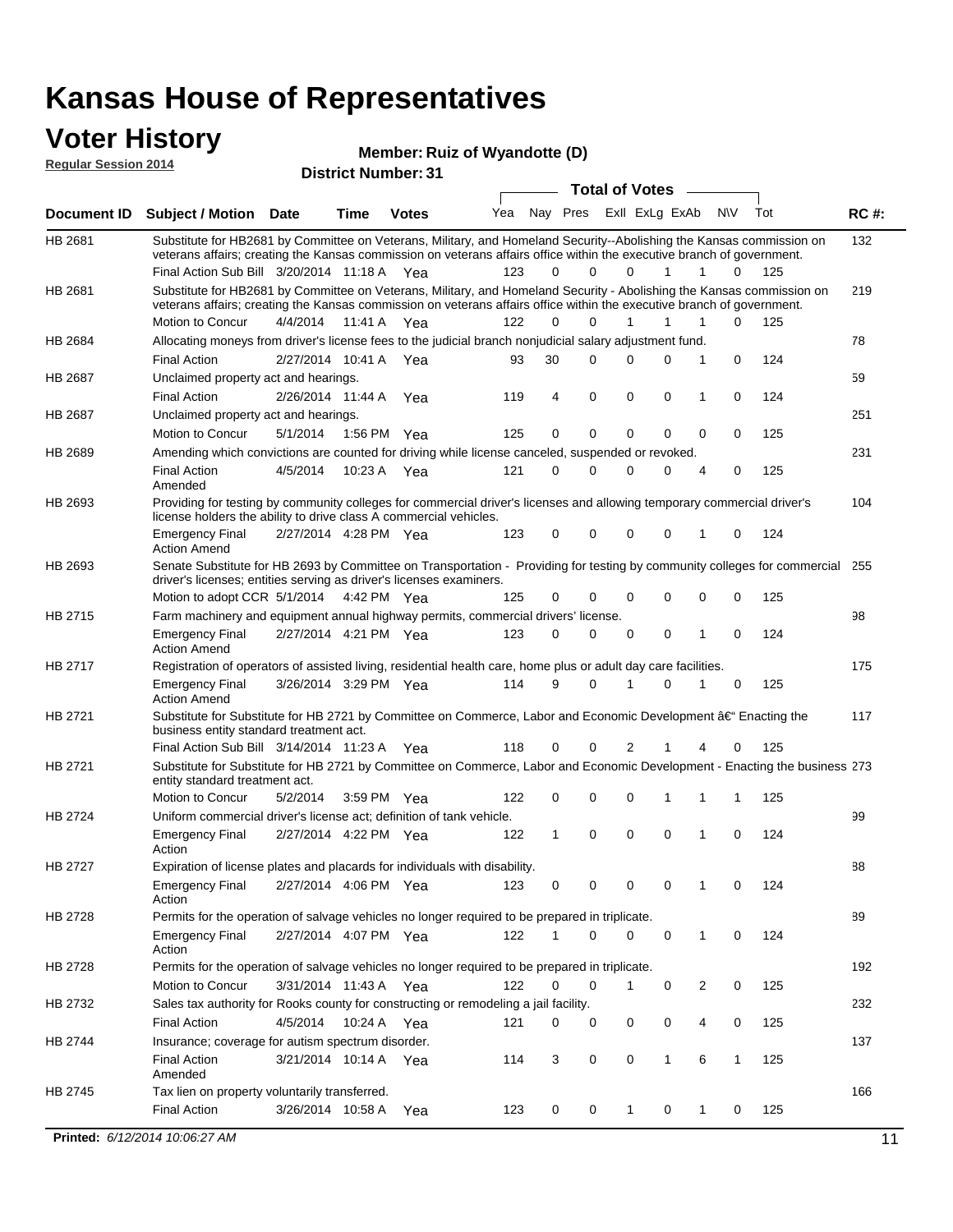### **Voter History**

**Regular Session 2014**

#### **Member: Ruiz of Wyandotte (D)**

| Nav Pres<br>Exll ExLg ExAb<br>Yea<br>Document ID Subject / Motion Date<br><b>Votes</b><br>Time<br>HB 2755<br>Repealing the sunset on the Kansas taxpayer transparency act.<br>0<br>0<br><b>Final Action</b><br>3/24/2014 10:13 A<br>122<br>0<br>0<br>Yea<br>State child death review board.<br><b>HB 2767</b><br><b>Final Action</b><br>0<br>1<br>0<br>3/26/2014 10:59 A<br>123<br>0<br>Yea<br>Amended<br><b>HCR 5029</b><br>Urging the Kansas bureau of investigation to establish a blue alert system for the state of Kansas.<br>2/27/2014 4:15 PM Yea<br>121<br>2<br>0<br>0<br>0<br><b>Emergency Final</b><br><b>Action Amend</b><br><b>HCR 5031</b><br>Urging Congress to provide for the prompt payment of disability compensation to U.S. Veterans.<br>122<br>$\Omega$<br>$\Omega$<br>0<br>1<br><b>Final Action</b><br>3/19/2014 11:21 A Yea<br>HR 6049<br>Resolution encouraging the creation of a Kansas plan for comprehensive treatment of chronic obstruction pulmonary<br>disease. | <b>NV</b><br>3<br>0<br>1<br>0<br>1<br>0<br>2<br>0<br>2<br>$\mathbf 0$ | Tot<br>125<br>125<br>124<br>125 | <b>RC#:</b><br>140<br>167<br>95<br>125 |
|-------------------------------------------------------------------------------------------------------------------------------------------------------------------------------------------------------------------------------------------------------------------------------------------------------------------------------------------------------------------------------------------------------------------------------------------------------------------------------------------------------------------------------------------------------------------------------------------------------------------------------------------------------------------------------------------------------------------------------------------------------------------------------------------------------------------------------------------------------------------------------------------------------------------------------------------------------------------------------------------------|-----------------------------------------------------------------------|---------------------------------|----------------------------------------|
|                                                                                                                                                                                                                                                                                                                                                                                                                                                                                                                                                                                                                                                                                                                                                                                                                                                                                                                                                                                                 |                                                                       |                                 |                                        |
|                                                                                                                                                                                                                                                                                                                                                                                                                                                                                                                                                                                                                                                                                                                                                                                                                                                                                                                                                                                                 |                                                                       |                                 |                                        |
|                                                                                                                                                                                                                                                                                                                                                                                                                                                                                                                                                                                                                                                                                                                                                                                                                                                                                                                                                                                                 |                                                                       |                                 |                                        |
|                                                                                                                                                                                                                                                                                                                                                                                                                                                                                                                                                                                                                                                                                                                                                                                                                                                                                                                                                                                                 |                                                                       |                                 |                                        |
|                                                                                                                                                                                                                                                                                                                                                                                                                                                                                                                                                                                                                                                                                                                                                                                                                                                                                                                                                                                                 |                                                                       |                                 |                                        |
|                                                                                                                                                                                                                                                                                                                                                                                                                                                                                                                                                                                                                                                                                                                                                                                                                                                                                                                                                                                                 |                                                                       |                                 |                                        |
|                                                                                                                                                                                                                                                                                                                                                                                                                                                                                                                                                                                                                                                                                                                                                                                                                                                                                                                                                                                                 |                                                                       |                                 |                                        |
|                                                                                                                                                                                                                                                                                                                                                                                                                                                                                                                                                                                                                                                                                                                                                                                                                                                                                                                                                                                                 |                                                                       |                                 |                                        |
|                                                                                                                                                                                                                                                                                                                                                                                                                                                                                                                                                                                                                                                                                                                                                                                                                                                                                                                                                                                                 |                                                                       |                                 |                                        |
|                                                                                                                                                                                                                                                                                                                                                                                                                                                                                                                                                                                                                                                                                                                                                                                                                                                                                                                                                                                                 |                                                                       |                                 | 109                                    |
| 120<br>0<br>0<br>2<br>1<br><b>Emergency Final</b><br>3/6/2014<br>11:24 A<br>Yea<br><b>Action Amend</b>                                                                                                                                                                                                                                                                                                                                                                                                                                                                                                                                                                                                                                                                                                                                                                                                                                                                                          |                                                                       | 125                             |                                        |
| HR 6063<br>Urging the President to extend the qualifications for the Women's Army Corps Service Medal.                                                                                                                                                                                                                                                                                                                                                                                                                                                                                                                                                                                                                                                                                                                                                                                                                                                                                          |                                                                       |                                 | 143                                    |
| 123<br>$\Omega$<br>0<br>$\Omega$<br><b>Final Action</b><br>3/25/2014 10:11 A Yea<br>1                                                                                                                                                                                                                                                                                                                                                                                                                                                                                                                                                                                                                                                                                                                                                                                                                                                                                                           | 1<br>0                                                                | 125                             |                                        |
| House Substitute for SB 40 by Committee on Corrections and Juvenile Justice †Secretary of corrections; including juvenile<br>SB 40<br>offenders in the prison made goods act; authorizing use of correctional industries funds for payment of                                                                                                                                                                                                                                                                                                                                                                                                                                                                                                                                                                                                                                                                                                                                                   |                                                                       |                                 | 123                                    |
| Final Action Sub Bill 3/17/2014 11:23 A Yea<br>0<br>123<br>$\Omega$<br>0<br>0                                                                                                                                                                                                                                                                                                                                                                                                                                                                                                                                                                                                                                                                                                                                                                                                                                                                                                                   | 0<br>2                                                                | 125                             |                                        |
| SB 54<br>Medical assistance recovery program; rules and regulations.                                                                                                                                                                                                                                                                                                                                                                                                                                                                                                                                                                                                                                                                                                                                                                                                                                                                                                                            |                                                                       |                                 | 174                                    |
| 3/26/2014 3:28 PM Yea<br>28<br>0<br>1<br>0<br><b>Emergency Final</b><br>95<br><b>Action Amend</b>                                                                                                                                                                                                                                                                                                                                                                                                                                                                                                                                                                                                                                                                                                                                                                                                                                                                                               | 1<br>0                                                                | 125                             |                                        |
| SB 54<br>Amendments to statutes regulating abortions.                                                                                                                                                                                                                                                                                                                                                                                                                                                                                                                                                                                                                                                                                                                                                                                                                                                                                                                                           |                                                                       |                                 | 214                                    |
| 112<br>11<br>0<br>0<br>Motion to Adopt CCR 4/4/2014 9:59 AM Yea                                                                                                                                                                                                                                                                                                                                                                                                                                                                                                                                                                                                                                                                                                                                                                                                                                                                                                                                 | 1<br>0                                                                | 125                             |                                        |
| State use law; purchases by municipalities; committee sunset date and chairperson selection.<br>SB 63                                                                                                                                                                                                                                                                                                                                                                                                                                                                                                                                                                                                                                                                                                                                                                                                                                                                                           |                                                                       |                                 | 280                                    |
| Motion to adopt CCR 5/2/2014<br>$\mathbf 0$<br>0<br>8:52 PM Yea<br>124<br>0<br>0                                                                                                                                                                                                                                                                                                                                                                                                                                                                                                                                                                                                                                                                                                                                                                                                                                                                                                                | 1<br>0                                                                | 125                             |                                        |
| SB 99<br>Lobbyists defined.                                                                                                                                                                                                                                                                                                                                                                                                                                                                                                                                                                                                                                                                                                                                                                                                                                                                                                                                                                     |                                                                       |                                 | 184                                    |
| 0<br>117<br>6<br>0<br><b>Emergency Final</b><br>3/26/2014 3:41 PM Yea<br>1<br>Action                                                                                                                                                                                                                                                                                                                                                                                                                                                                                                                                                                                                                                                                                                                                                                                                                                                                                                            | 1<br>$\mathbf 0$                                                      | 125                             |                                        |
| House Substitute for SB 147 by Committee on Agriculture and Natural Resources †Amending the powers and duties of the 133<br>SB 147<br>Kansas department of agriculture division of conservation and the state conservation commission.                                                                                                                                                                                                                                                                                                                                                                                                                                                                                                                                                                                                                                                                                                                                                          |                                                                       |                                 |                                        |
| Final Action Sub Bill 3/20/2014 11:19 A Yea<br>0<br>123<br>0<br>0<br>1<br>Amended                                                                                                                                                                                                                                                                                                                                                                                                                                                                                                                                                                                                                                                                                                                                                                                                                                                                                                               | 1<br>0                                                                | 125                             |                                        |
| <b>SB 218</b><br>House Substitute for SB 218 by Committee on Appropriations-Education; relating to the financing and instruction thereof;                                                                                                                                                                                                                                                                                                                                                                                                                                                                                                                                                                                                                                                                                                                                                                                                                                                       |                                                                       |                                 | 226                                    |
| making and concerning appropriations for the fiscal years ending June 30, 2014, and June 30, 2015, for certain agencies.<br>Final Action Sub Bill 4/4/2014 6:17 PM Yea<br>31<br>$\Omega$<br>0<br>1<br>91                                                                                                                                                                                                                                                                                                                                                                                                                                                                                                                                                                                                                                                                                                                                                                                        | 2<br>$\Omega$                                                         | 125                             |                                        |
| Amended                                                                                                                                                                                                                                                                                                                                                                                                                                                                                                                                                                                                                                                                                                                                                                                                                                                                                                                                                                                         |                                                                       |                                 |                                        |
| <b>SB 218</b><br>House Substitute for SB 218 by Committee on Appropriations-Education; relating to the financing and instruction thereof;                                                                                                                                                                                                                                                                                                                                                                                                                                                                                                                                                                                                                                                                                                                                                                                                                                                       |                                                                       |                                 | 237                                    |
| making and concerning appropriations for the fiscal years ending June 30, 2014, and June 30, 2015, for certain agencies.                                                                                                                                                                                                                                                                                                                                                                                                                                                                                                                                                                                                                                                                                                                                                                                                                                                                        |                                                                       |                                 |                                        |
| 67<br>0<br>0<br>0<br>Sub Motion to Adopt 4/6/2014 12:51 A Nay<br>55<br>CCR                                                                                                                                                                                                                                                                                                                                                                                                                                                                                                                                                                                                                                                                                                                                                                                                                                                                                                                      | 3<br>0                                                                | - 125                           |                                        |
| SB 231<br>House Substitute for SB 231 †Concerning valuation and appeals; renaming the state court of tax appeals; timing of<br>decisions.                                                                                                                                                                                                                                                                                                                                                                                                                                                                                                                                                                                                                                                                                                                                                                                                                                                       |                                                                       |                                 | 134                                    |
| Final Action Sub Bill 3/20/2014 11:21 A Yea<br>123<br>0<br>0<br>0<br>1<br>Amended                                                                                                                                                                                                                                                                                                                                                                                                                                                                                                                                                                                                                                                                                                                                                                                                                                                                                                               | 1<br>0                                                                | 125                             |                                        |
| SB 231<br>House Substitute for SB 231 - Concerning valuation and appeals; renaming the state court of tax appeals; timing of<br>decisions                                                                                                                                                                                                                                                                                                                                                                                                                                                                                                                                                                                                                                                                                                                                                                                                                                                       |                                                                       |                                 | 281                                    |
| Motion to Adopt CCR 5/2/2014 8:56 PM Yea<br>124<br>0<br>0<br>0<br>0                                                                                                                                                                                                                                                                                                                                                                                                                                                                                                                                                                                                                                                                                                                                                                                                                                                                                                                             | 1<br>0                                                                | 125                             |                                        |
| House Substitute for SB 245 by Committee on Appropriations - Appropriations for FY 2014, FY 2015, and FY 2016 for the<br>SB 245<br>department of corrections; capital improvement projects.                                                                                                                                                                                                                                                                                                                                                                                                                                                                                                                                                                                                                                                                                                                                                                                                     |                                                                       |                                 | 13                                     |
| Final Action Sub Bill 2/13/2014 11:34 A Nay<br>79<br>41<br>0<br>3<br>0<br>Amended                                                                                                                                                                                                                                                                                                                                                                                                                                                                                                                                                                                                                                                                                                                                                                                                                                                                                                               | 0<br>1                                                                | 124                             |                                        |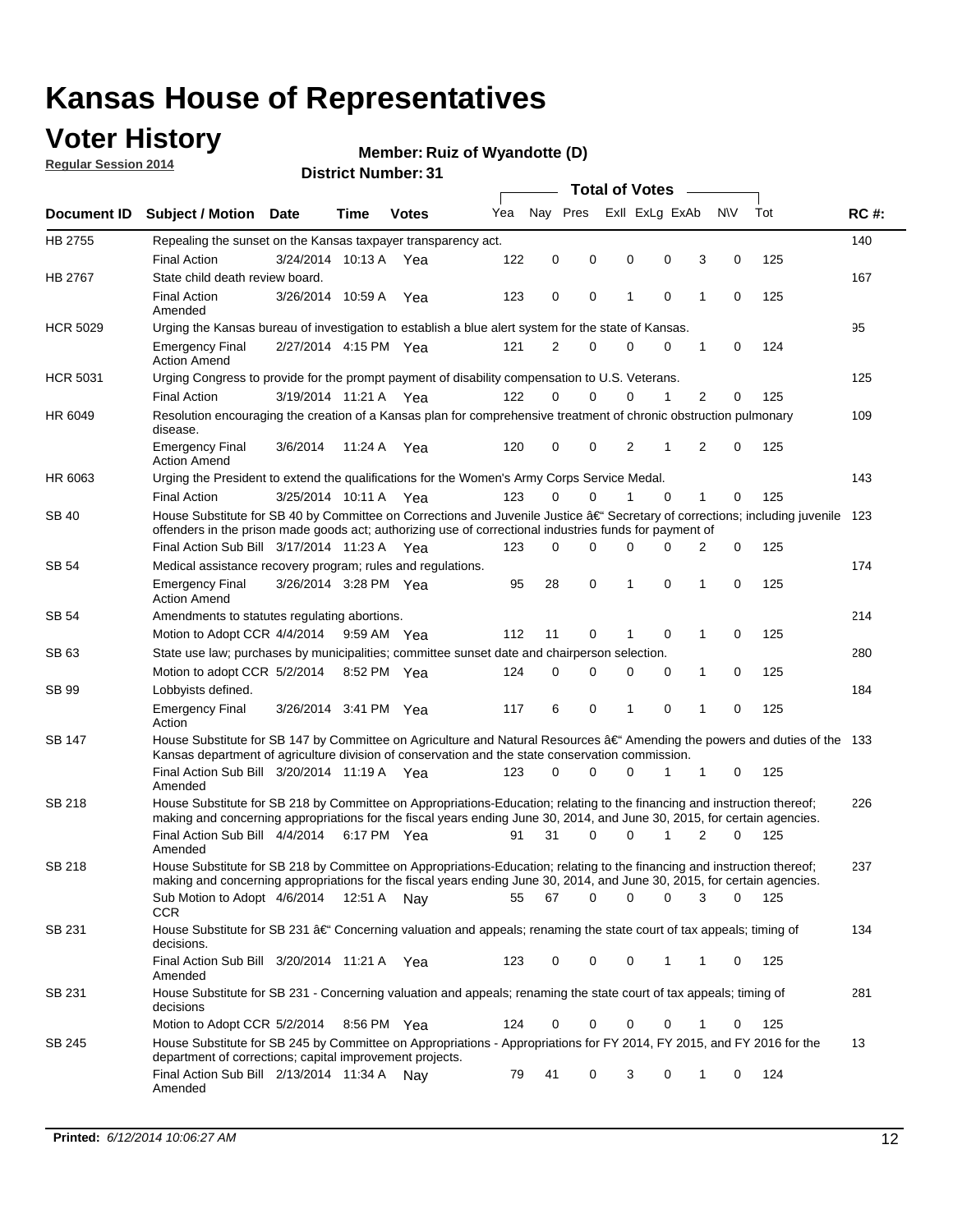### **Voter History**

#### **Member: Ruiz of Wyandotte (D)**

**Regular Session 2014**

|               |                                                                                                                                                                                                                                                                                                                                                                                                                                                                                                                                                                                                                                                                                                                                                                               |                       |      |              |     |             |             | <b>Total of Votes</b> |             |                |           |     |             |
|---------------|-------------------------------------------------------------------------------------------------------------------------------------------------------------------------------------------------------------------------------------------------------------------------------------------------------------------------------------------------------------------------------------------------------------------------------------------------------------------------------------------------------------------------------------------------------------------------------------------------------------------------------------------------------------------------------------------------------------------------------------------------------------------------------|-----------------------|------|--------------|-----|-------------|-------------|-----------------------|-------------|----------------|-----------|-----|-------------|
|               | Document ID Subject / Motion Date                                                                                                                                                                                                                                                                                                                                                                                                                                                                                                                                                                                                                                                                                                                                             |                       | Time | <b>Votes</b> | Yea | Nay Pres    |             | Exll ExLg ExAb        |             |                | <b>NV</b> | Tot | <b>RC#:</b> |
| <b>SB 245</b> | House Substitute for SB 245 by Committee on Appropriations - Education funding; relating to mineral production; creating the<br>mineral production education fund, crediting 20% of remainder from oil and gas tax into such fund, moneys expended on<br>education; abolishing the oil and gas valuation depletion trust fund; allowing the counties to retain funds already in such<br>county's oil and gas valuation depletion trust fund; concerning school financing sources; proceeds from the tax levied by a<br>school district under authority of K.S.A. 2013 Supp. 72-6431, remitted to the state treasury to the credit of the state school<br>district finance fund not to the district's general fund; making and concerning appropriations for fiscal year 2017. |                       |      |              |     |             |             |                       |             |                |           |     | 258         |
|               | Motion to adopt CCR 5/1/2014 5:06 PM Nay                                                                                                                                                                                                                                                                                                                                                                                                                                                                                                                                                                                                                                                                                                                                      |                       |      |              | 88  | 37          | $\Omega$    | 0                     | 0           | 0              | 0         | 125 |             |
| <b>SB 248</b> | Victim notification prior to release of certain inmates.                                                                                                                                                                                                                                                                                                                                                                                                                                                                                                                                                                                                                                                                                                                      |                       |      |              |     |             |             |                       |             |                |           |     | 119         |
|               | <b>Final Action</b>                                                                                                                                                                                                                                                                                                                                                                                                                                                                                                                                                                                                                                                                                                                                                           | 3/17/2014 11:18 A Yea |      |              | 122 | 0           | 0           | 0                     | 0           | 2              | 1         | 125 |             |
| SB 254        | Medical assistance recovery program; rules and regulations.                                                                                                                                                                                                                                                                                                                                                                                                                                                                                                                                                                                                                                                                                                                   |                       |      |              |     |             |             |                       |             |                |           |     | 179         |
|               | <b>Emergency Final</b><br>Action                                                                                                                                                                                                                                                                                                                                                                                                                                                                                                                                                                                                                                                                                                                                              | 3/26/2014 3:34 PM Yea |      |              | 123 | $\mathbf 0$ | 0           | 1                     | 0           | 1              | 0         | 125 |             |
| SB 256        | Attorney general; costs in criminal appeals.                                                                                                                                                                                                                                                                                                                                                                                                                                                                                                                                                                                                                                                                                                                                  |                       |      |              |     |             |             |                       |             |                |           |     | 147         |
|               | <b>Final Action</b><br>Amended                                                                                                                                                                                                                                                                                                                                                                                                                                                                                                                                                                                                                                                                                                                                                | 3/25/2014 10:16 A     |      | Yea          | 119 | 4           | 0           | 1                     | 0           | 1              | 0         | 125 |             |
| SB 256        | Amending the crime of mistreatment of a dependent adult; creating the crime of mistreatment of an elder person; amending<br>the crime of unlawful sexual relations; amending provisions relating to appearance bonds and surety regulation; amending<br>violations of the Kansas racketeer influenced and corrupt organization act; also concerning the attorney general, costs in<br>criminal appeals.                                                                                                                                                                                                                                                                                                                                                                       |                       |      |              |     |             |             |                       |             |                |           |     | 236         |
|               | Motion to Adopt CCR 4/5/2014                                                                                                                                                                                                                                                                                                                                                                                                                                                                                                                                                                                                                                                                                                                                                  |                       |      | 6:52 PM Yea  | 118 | 4           | 0           | 0                     | 0           | 3              | 0         | 125 |             |
| SB 258        | Amending the juvenile statute of limitations to match adult time limitations for sex crimes.                                                                                                                                                                                                                                                                                                                                                                                                                                                                                                                                                                                                                                                                                  |                       |      |              |     |             |             |                       |             |                |           |     | 135         |
|               | <b>Final Action</b><br>Amended                                                                                                                                                                                                                                                                                                                                                                                                                                                                                                                                                                                                                                                                                                                                                | 3/20/2014 11:21 A Yea |      |              | 123 | 0           | $\mathbf 0$ | 0                     | 1           | $\mathbf{1}$   | 0         | 125 |             |
| SB 258        | Relating to issuance of certificates of birth resulting in stillbirth.                                                                                                                                                                                                                                                                                                                                                                                                                                                                                                                                                                                                                                                                                                        |                       |      |              |     |             |             |                       |             |                |           |     | 259         |
|               | Motion to Adopt CCR 5/1/2014                                                                                                                                                                                                                                                                                                                                                                                                                                                                                                                                                                                                                                                                                                                                                  |                       |      | 5:12 PM Yea  | 121 | 4           | 0           | 0                     | $\mathbf 0$ | 0              | 0         | 125 |             |
| SB 263        | Establishing the military funeral honors fund under the adjutant general's office.                                                                                                                                                                                                                                                                                                                                                                                                                                                                                                                                                                                                                                                                                            |                       |      |              |     |             |             |                       |             |                |           |     | 148         |
|               | <b>Final Action</b><br>Amended                                                                                                                                                                                                                                                                                                                                                                                                                                                                                                                                                                                                                                                                                                                                                | 3/25/2014 10:17 A Yea |      |              | 123 | 0           | 0           | 1                     | 0           | 1              | 0         | 125 |             |
| SB 263        | Veterans and military matters; military honors fund; death gratuity; disabled veterans preference, state jobs and contracts;<br>schools on military reservations, funding.                                                                                                                                                                                                                                                                                                                                                                                                                                                                                                                                                                                                    |                       |      |              |     |             |             |                       |             |                |           |     | 256         |
|               | Motion to adopt CCR 5/1/2014                                                                                                                                                                                                                                                                                                                                                                                                                                                                                                                                                                                                                                                                                                                                                  |                       |      | 4:47 PM Yea  | 124 | 0           | $\mathbf 0$ | 0                     | 0           | 0              | 1         | 125 |             |
| SB 265        | Income definition for Homestead Refund eligibility.                                                                                                                                                                                                                                                                                                                                                                                                                                                                                                                                                                                                                                                                                                                           |                       |      |              |     |             |             |                       |             |                |           |     | 113         |
|               | <b>Final Action</b><br>Amended                                                                                                                                                                                                                                                                                                                                                                                                                                                                                                                                                                                                                                                                                                                                                | 3/13/2014 11:23 A Yea |      |              | 121 | $\mathbf 0$ | 0           | 1                     | 1           | $\overline{2}$ | 0         | 125 |             |
| SB 265        | Definition of income for homestead refund and SAFESR eligibility; income tax credits for adoption expenses and expenses to<br>make dwelling or facility accessible to persons with a disability; income tax deductions, self-employment taxes, expenses<br>related to organ donations, net gain on the sale of certain livestock; withholding, non-resident pass-through entity income;<br>Kansas taxpayer transparency act, sunset; sales tax exemptions.                                                                                                                                                                                                                                                                                                                    |                       |      |              |     |             |             |                       |             |                |           |     | 227         |
|               | Motion to Adopt CCR 4/4/2014 6:29 PM Yea                                                                                                                                                                                                                                                                                                                                                                                                                                                                                                                                                                                                                                                                                                                                      |                       |      |              | 122 | 0           | 0           | 0                     | 1           | 2              | 0         | 125 |             |
| SB 266        | Mineral severance tax return file date.                                                                                                                                                                                                                                                                                                                                                                                                                                                                                                                                                                                                                                                                                                                                       |                       |      |              |     |             |             |                       |             |                |           |     | 114         |
|               | <b>Final Action</b><br>Amended                                                                                                                                                                                                                                                                                                                                                                                                                                                                                                                                                                                                                                                                                                                                                | 3/13/2014 11:24 A Yea |      |              | 121 | 0           | 0           | 1                     | 1           | 2              | 0         | 125 |             |
| SB 266        | Severance tax return and payment dates; sales tax authority for Rooks county; property tax exemptions for certain donations<br>of land to the state and for amateur-built aircraft; sales tax exemptions for surface mining equipment and certain charitable<br>organizations.                                                                                                                                                                                                                                                                                                                                                                                                                                                                                                |                       |      |              |     |             |             |                       |             |                |           |     | 266         |
|               | Motion to Adopt CCR 5/2/2014                                                                                                                                                                                                                                                                                                                                                                                                                                                                                                                                                                                                                                                                                                                                                  |                       |      | 3:19 PM Yea  | 122 | 1           | 0           | 0                     | 1           | 1              | 0         | 125 |             |
| SB 267        | Insurance; excluding real estate from acceptable security deposits with the commissioner and requiring original handwritten<br>signatures on deposit forms.                                                                                                                                                                                                                                                                                                                                                                                                                                                                                                                                                                                                                   |                       |      |              |     |             |             |                       |             |                |           |     | 144         |
|               | <b>Final Action</b>                                                                                                                                                                                                                                                                                                                                                                                                                                                                                                                                                                                                                                                                                                                                                           | 3/25/2014 10:12 A Yea |      |              | 123 | 0           | 0           | 1                     | 0           | 1              | 0         | 125 |             |
| SB 268        | Insurance; Risk-based capital requirements.                                                                                                                                                                                                                                                                                                                                                                                                                                                                                                                                                                                                                                                                                                                                   |                       |      |              |     |             |             |                       |             |                |           |     | 145         |
|               | <b>Final Action</b>                                                                                                                                                                                                                                                                                                                                                                                                                                                                                                                                                                                                                                                                                                                                                           | 3/25/2014 10:13 A     |      | Yea          | 123 | 0           | 0           | 1                     | 0           | 1              | 0         | 125 |             |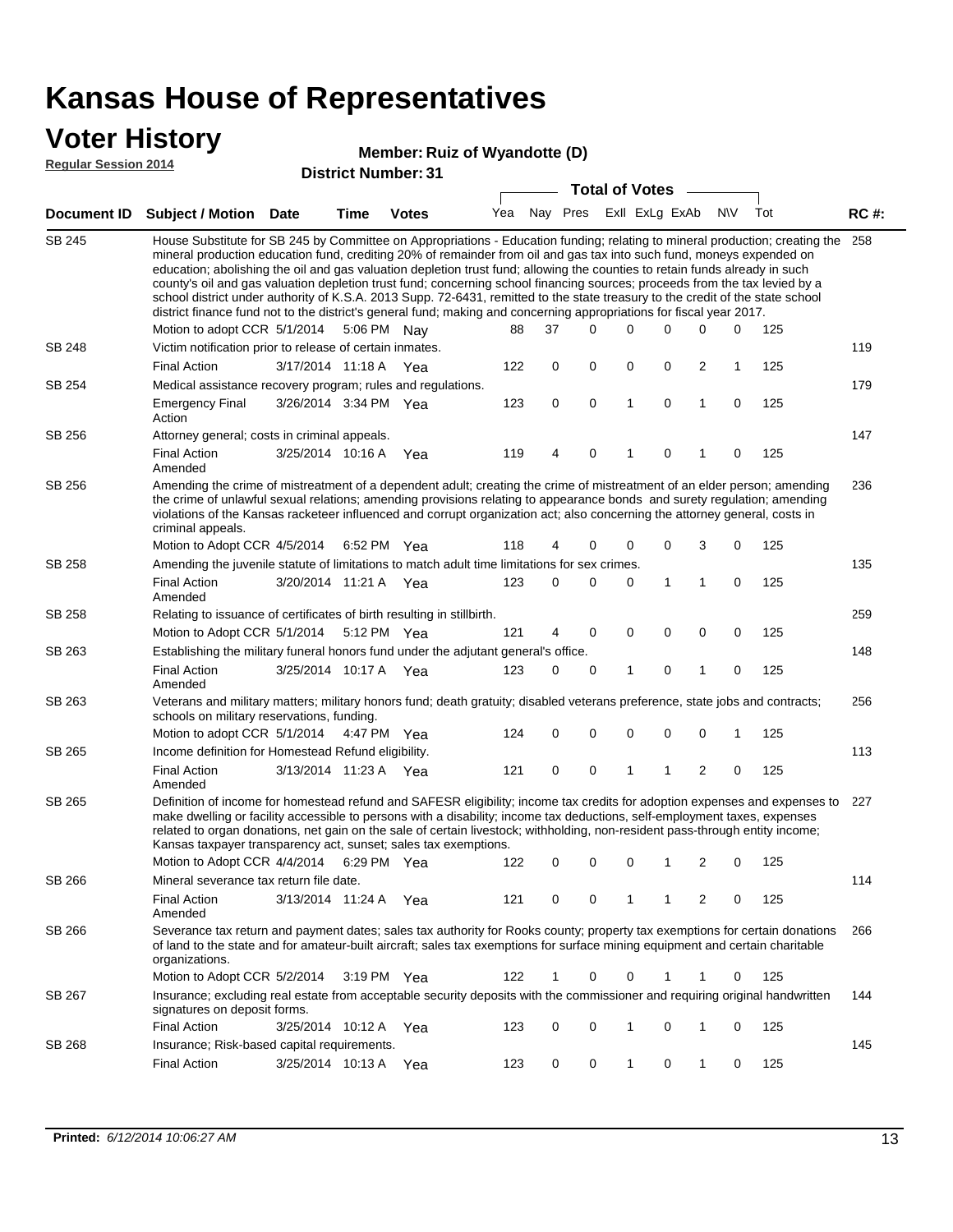### **Voter History**

**Regular Session 2014**

#### **Member: Ruiz of Wyandotte (D)**

|               |                                                                                                                                                                                    |                       |      |              |     |                |          | <b>Total of Votes</b> |             | $\frac{1}{2}$ |           |     |             |
|---------------|------------------------------------------------------------------------------------------------------------------------------------------------------------------------------------|-----------------------|------|--------------|-----|----------------|----------|-----------------------|-------------|---------------|-----------|-----|-------------|
|               | Document ID Subject / Motion                                                                                                                                                       | Date                  | Time | <b>Votes</b> | Yea | Nay Pres       |          | Exll ExLg ExAb        |             |               | <b>NV</b> | Tot | <b>RC#:</b> |
| SB 271        | Amending the Kansas medicaid fraud control act.                                                                                                                                    |                       |      |              |     |                |          |                       |             |               |           |     | 176         |
|               | <b>Emergency Final</b><br><b>Action Amend</b>                                                                                                                                      | 3/26/2014 3:30 PM Yea |      |              | 123 | 0              | 0        | 1                     | $\mathbf 0$ | 1             | 0         | 125 |             |
| SB 271        | Amending the Kansas medicaid fraud control act.                                                                                                                                    |                       |      |              |     |                |          |                       |             |               |           |     | 228         |
|               | Motion to Adopt CCR 4/4/2014 6:33 PM Yea                                                                                                                                           |                       |      |              | 122 | 0              | 0        | 0                     | 1           | 2             | 0         | 125 |             |
| SB 272        | Eliminating the 3% limit on controlled shooting area acreage in a county.                                                                                                          |                       |      |              |     |                |          |                       |             |               |           |     | 149         |
|               | <b>Final Action</b>                                                                                                                                                                | 3/25/2014 10:19 A Yea |      |              | 123 | 0              | 0        | 1                     | 0           | 1             | 0         | 125 |             |
| <b>SB 273</b> | House Substitute for SB 273 by Committee on Transportation â€ <sup>4</sup> Commercial vehicles; regulation and registration thereof.                                               |                       |      |              |     |                |          |                       |             |               |           |     | 168         |
|               | Final Action Sub Bill 3/26/2014 11:00 A Yea<br>Amended                                                                                                                             |                       |      |              | 122 | 1              | 0        | 1                     | 0           | 1             | 0         | 125 |             |
| SB 273        | Regulation of commercial motor vehicles; exemption from rules and regulations of the Kansas corporation commission.                                                                |                       |      |              |     |                |          |                       |             |               |           |     | 265         |
|               | Motion to Adopt CCR 5/2/2014 3:10 PM Nay                                                                                                                                           |                       |      |              | 101 | 22             | 0        | $\mathbf 0$           | 1           | 1             | 0         | 125 |             |
| SB 274        | Political action committees, legislative leadership.                                                                                                                               |                       |      |              |     |                |          |                       |             |               |           |     | 169         |
|               | <b>Final Action</b><br>Amended                                                                                                                                                     | 3/26/2014 11:01 A Nav |      |              | 108 | 15             | 0        | 1                     | $\mathbf 0$ | 1             | 0         | 125 |             |
| <b>SB 278</b> | Establishing the state board of veterinary examiners within the animal health division of the Kansas department of agriculture<br>for a two-year period.                           |                       |      |              |     |                |          |                       |             |               |           |     | 127         |
|               | <b>Final Action</b>                                                                                                                                                                | 3/19/2014 11:24 A     |      | Yea          | 122 | 0              | 0        | 0                     | 1           | 2             | 0         | 125 |             |
| SB 284        | Amending the Kansas 911 act.                                                                                                                                                       |                       |      |              |     |                |          |                       |             |               |           |     | 124         |
|               | <b>Final Action</b>                                                                                                                                                                | 3/17/2014 11:24 A     |      | Yea          | 121 | $\overline{2}$ | 0        | $\mathbf 0$           | $\mathbf 0$ | 2             | 0         | 125 |             |
| SB 285        | Optometrists; prohibition against limiting payment for covered services to insurance plan amounts.                                                                                 |                       |      |              |     |                |          |                       |             |               |           |     | 150         |
|               | <b>Final Action</b><br>Amended                                                                                                                                                     | 3/25/2014 10:20 A Yea |      |              | 123 | 0              | 0        | 1                     | 0           | 1             | 0         | 125 |             |
| SB 286        | Extending sunset date on certain agriculture fees from July 1, 2015, to July 1, 2019.                                                                                              |                       |      |              |     |                |          |                       |             |               |           |     | 151         |
|               | <b>Final Action</b><br>Amended                                                                                                                                                     | 3/25/2014 10:23 A     |      | Nay          | 76  | 47             | 0        | 1                     | 0           | 1             | 0         | 125 |             |
| SB 286        | Agriculture; extending sunset date on certain agriculture fees from July 1, 2015, to July 1, 2018; national day of the cowboy;<br>establishing the local food and farm task force. |                       |      |              |     |                |          |                       |             |               |           |     | 264         |
|               | Motion to adopt CCR 5/2/2014 3:04 PM Yea                                                                                                                                           |                       |      |              | 102 | 21             | 0        | $\mathbf 0$           | 1           | 1             | 0         | 125 |             |
| SB 306        | Modernizing certain insurance laws to allow use of additional investments.                                                                                                         |                       |      |              |     |                |          |                       |             |               |           |     | 173         |
|               | <b>Emergency Final</b><br>Action                                                                                                                                                   | 3/26/2014 3:26 PM Yea |      |              | 123 | 0              | 0        | 1                     | 0           | 1             | 0         | 125 |             |
| SB 308        | Updating the Kansas no-call act.                                                                                                                                                   |                       |      |              |     |                |          |                       |             |               |           |     | 138         |
|               | <b>Final Action</b>                                                                                                                                                                | 3/21/2014 10:15 A     |      | Yea          | 117 | 0              | 0        | 0                     | 1           | 6             | 1         | 125 |             |
| SB 309        | Health insurance coverage for qualified professional associations.                                                                                                                 |                       |      |              |     |                |          |                       |             |               |           |     | 182         |
|               | <b>Emergency Final</b><br>Action                                                                                                                                                   | 3/26/2014 3:38 PM Yea |      |              | 122 | 1              | 0        | 1                     | $\mathbf 0$ | 1             | 0         | 125 |             |
| SB 310        | Grand juries; crimes to consider; amendment of indictment.                                                                                                                         |                       |      |              |     |                |          |                       |             |               |           |     | 180         |
|               | <b>Emergency Final</b><br>Action                                                                                                                                                   | 3/26/2014 3:35 PM Yea |      |              | 122 | 1              | 0        | 1                     | 0           | 1             | 0         | 125 |             |
| SB 311        | Increasing the noneconomic damages cap and changing rules related to expert evidence.                                                                                              |                       |      |              |     |                |          |                       |             |               |           |     | 142         |
|               | <b>Final Action</b><br>Amended                                                                                                                                                     | 3/24/2014 10:17 A Yea |      |              | 119 | 3              | $\Omega$ | 0                     | 0           | 3             | 0         | 125 |             |
| SB 311        | Increasing the noneconomic damages cap, changing rules related to expert evidence and repealing statutes pertaining to<br>collateral source benefits.                              |                       |      |              |     |                |          |                       |             |               |           |     | 203         |
|               | Motion to adopt CCR 4/3/2014 6:15 PM Yea                                                                                                                                           |                       |      |              | 120 |                | 0        | 0                     | 0           | 1             | 0         | 125 |             |
| SB 321        | Return of premiums separate from notice of denial of coverage.                                                                                                                     |                       |      |              |     |                |          |                       |             |               |           |     | 146         |
|               | <b>Final Action</b>                                                                                                                                                                | 3/25/2014 10:15 A Yea |      |              | 123 | 0              | 0        | $\mathbf{1}$          | 0           | 1             | 0         | 125 |             |
| SB 329        | Clarifying court orders relating to parents in juvenile offender cases.<br><b>Final Action</b><br>Amended                                                                          | 3/20/2014 11:23 A Yea |      |              | 123 | 0              | 0        | 0                     | 1           | 1             | 0         | 125 | 136         |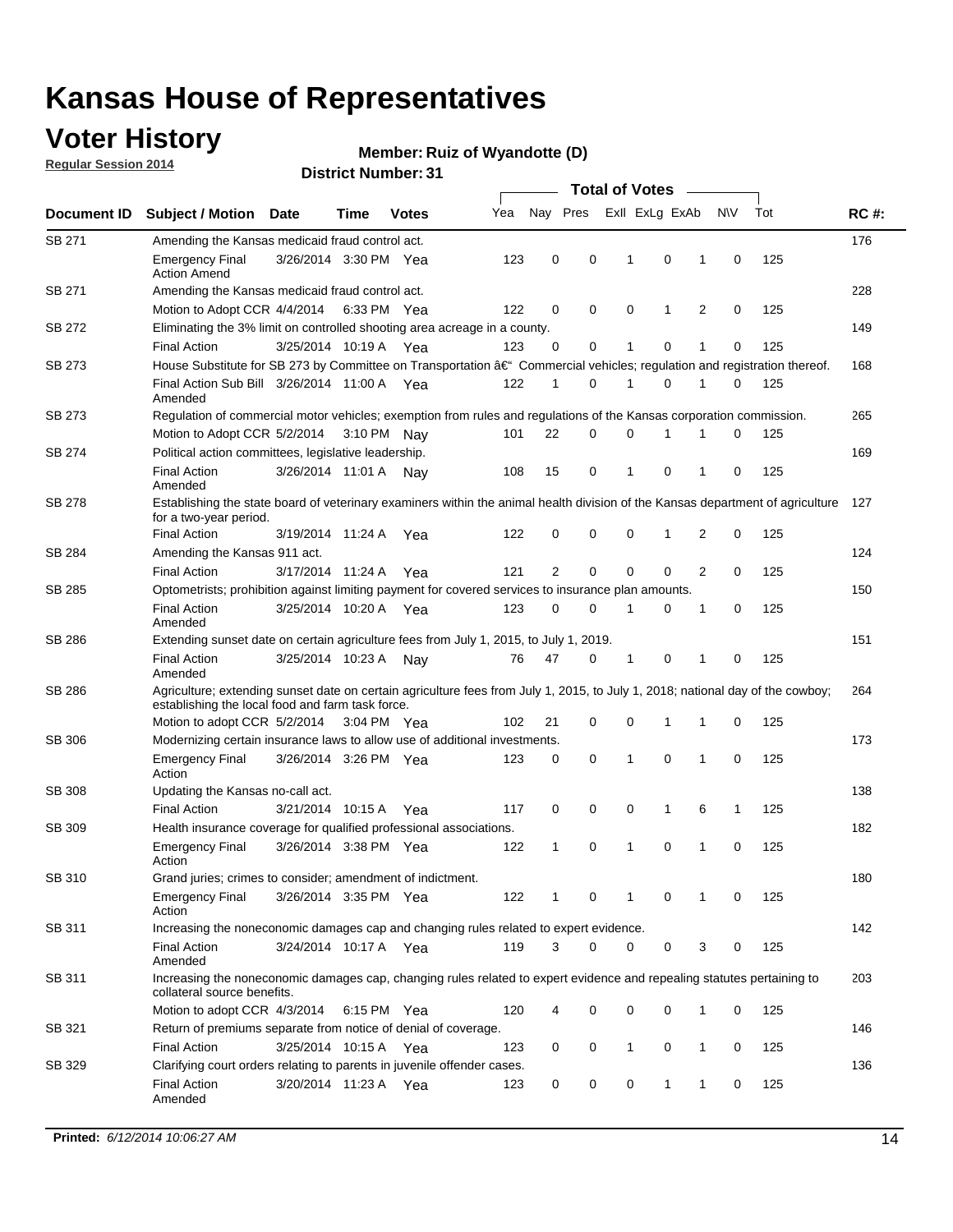### **Voter History**

**Regular Session 2014**

#### **Member: Ruiz of Wyandotte (D)**

|                 |                                                                                                                                                                    |                       | ul Ituliiwu . |              |     |              |             | <b>Total of Votes</b> |                |                |     |     |             |
|-----------------|--------------------------------------------------------------------------------------------------------------------------------------------------------------------|-----------------------|---------------|--------------|-----|--------------|-------------|-----------------------|----------------|----------------|-----|-----|-------------|
| Document ID     | Subject / Motion Date                                                                                                                                              |                       | <b>Time</b>   | <b>Votes</b> | Yea | Nay Pres     |             |                       | Exll ExLg ExAb |                | N\V | Tot | <b>RC#:</b> |
| SB 329          | Clarifying court orders relating to parents in juvenile offender cases and changing the statute of limitations on certain juvenile<br>offenses.                    |                       |               |              |     |              |             |                       |                |                |     |     | 242         |
|                 | Motion to adopt CCR 4/30/2014 3:23 PM Yea                                                                                                                          |                       |               |              | 122 | 1            | 0           | 1                     | 1              | 0              | 0   | 125 |             |
| SB 344          | Special permits, oversized loads, transportation of hay or feed stuffs.                                                                                            |                       |               |              |     |              |             |                       |                |                |     |     | 152         |
|                 | <b>Final Action</b><br>Amended                                                                                                                                     | 3/25/2014 10:24 A     |               | Yea          | 122 | $\mathbf{1}$ | 0           | 1                     | $\mathbf 0$    | 1              | 0   | 125 |             |
| SB 349          | Boiler safety act; deputy inspectors.                                                                                                                              |                       |               |              |     |              |             |                       |                |                |     |     | 128         |
|                 | <b>Final Action</b><br>Amended                                                                                                                                     | 3/19/2014 11:25 A     |               | Yea          | 119 | 3            | 0           | 0                     | 1              | $\overline{2}$ | 0   | 125 |             |
| SB 349          | Board of technical professions; recodification of professions and scope of practice, other; boiler safety act, deputy<br>inspectors.                               |                       |               |              |     |              |             |                       |                |                |     |     | 215         |
|                 | Motion to Adopt CCR 4/4/2014                                                                                                                                       |                       | 10:02 A       | Yea          | 112 | 11           | 0           | 1                     | $\mathbf 0$    | 1              | 0   | 125 |             |
| SB 351          | Vehicle identification numbers; penalties; damages.                                                                                                                |                       |               |              |     |              |             |                       |                |                |     |     | 153         |
|                 | <b>Final Action</b>                                                                                                                                                | 3/25/2014 10:25 A     |               | Yea          | 123 | 0            | 0           | 1                     | $\mathbf 0$    | 1              | 0   | 125 |             |
| SB 357          | Increasing the number of allowable hunter education deferrals.                                                                                                     |                       |               |              |     |              |             |                       |                |                |     |     | 154         |
|                 | <b>Final Action</b><br>Amended                                                                                                                                     | 3/25/2014 10:26 A     |               | Nav          | 97  | 26           | 0           | 1                     | $\mathbf 0$    | 1              | 0   | 125 |             |
| <b>SB 357</b>   | Authorizing land purchases by the state; amending process state uses to address seized wildlife; increasing the number of<br>allowable hunter education deferrals. |                       |               |              |     |              |             |                       |                |                |     |     | 275         |
|                 | Motion to Adopt CCR 5/2/2014                                                                                                                                       |                       | 7:53 PM Yea   |              | 113 | 11           | 0           | 0                     | $\mathbf 0$    | 1              | 0   | 125 |             |
| SB 359          | Relating to asbestos-related liability.                                                                                                                            |                       |               |              |     |              |             |                       |                |                |     |     | 177         |
|                 | <b>Emergency Final</b><br>Action                                                                                                                                   | 3/26/2014 3:32 PM     |               | Nav          | 94  | 29           | 0           | 1                     | $\mathbf 0$    | 1              | 0   | 125 |             |
| SB 367          | Creating the student data privacy act.                                                                                                                             |                       |               |              |     |              |             |                       |                |                |     |     | 186         |
|                 | <b>Emergency Final</b><br><b>Action Amend</b>                                                                                                                      | 3/26/2014 3:43 PM Yea |               |              | 119 | 4            | $\mathbf 0$ | 1                     | $\mathbf 0$    | 1              | 0   | 125 |             |
| SB 367          | Creating the student data privacy act.                                                                                                                             |                       |               |              |     |              |             |                       |                |                |     |     | 245         |
|                 | Motion to adopt CCR 4/30/2014 3:41 PM Yea                                                                                                                          |                       |               |              | 123 | 0            | $\Omega$    | 1                     | 1              | 0              | 0   | 125 |             |
| SB 371          | Amending employment security law regarding disposition of penalty funds and disclosure of confidential information.                                                |                       |               |              |     |              |             |                       |                |                |     |     | 129         |
|                 | <b>Final Action</b>                                                                                                                                                | 3/19/2014 11:27 A     |               | . Nav        | 90  | 32           | $\mathbf 0$ | $\mathbf 0$           | 1              | 2              | 0   | 125 |             |
| <b>SB 372</b>   | Amending the shared work unemployment compensation program; layoff aversion.                                                                                       |                       |               |              |     |              |             |                       |                |                |     |     | 155         |
|                 | <b>Final Action</b>                                                                                                                                                | 3/25/2014 10:28 A     |               | Yea          | 123 | 0            | 0           | $\mathbf{1}$          | $\mathbf 0$    | 1              | 0   | 125 |             |
| SB 402          | Amending statutes related to the Kansas criminal justice information system committee.                                                                             |                       |               |              |     |              |             |                       |                |                |     |     | 178         |
|                 | <b>Emergency Final</b><br>Action                                                                                                                                   | 3/26/2014 3:33 PM Yea |               |              | 123 | 0            | 0           | 1                     | 0              | 1              | 0   | 125 |             |
| SB 423          | Authorizing Department of Administration to sell Landon and Eisenhower state office buildings.                                                                     |                       |               |              |     |              |             |                       |                |                |     |     | 233         |
|                 | <b>Final Action</b><br>Amended                                                                                                                                     | 4/5/2014              | 10:28 A       | Nay          | 66  | 55           | 0           | 0                     | 0              | 4              | 0   | 125 |             |
| SB 424          | Amending the statutory requirements for a valid hospital lien.                                                                                                     |                       |               |              |     |              |             |                       |                |                |     |     | 183         |
|                 | <b>Emergency Final</b><br>Action                                                                                                                                   | 3/26/2014 3:39 PM Yea |               |              | 115 | 8            | 0           | 1                     | 0              | 1              | 0   | 125 |             |
| <b>SCR 1618</b> | Substitute for SCR 1618 by Committee on Federal and State Affairs -- State constitutional amendment authorizing raffles.                                           |                       |               |              |     |              |             |                       |                |                |     |     | 170         |
|                 | Final Action Sub Bill 3/26/2014 11:06 A Yea                                                                                                                        |                       |               |              | 102 | 19           | 2           | 1                     | $\mathbf 0$    | $\mathbf 1$    | 0   | 125 |             |
| <b>SCR 1620</b> | Port authority; creation in Stafford, Kansas.                                                                                                                      |                       |               |              |     |              |             |                       |                |                |     |     | 234         |
|                 | <b>Final Action</b>                                                                                                                                                | 4/5/2014              | 10:29 A       | Yea          | 121 | 0            | 0           | 0                     | 0              | 4              | 0   | 125 |             |